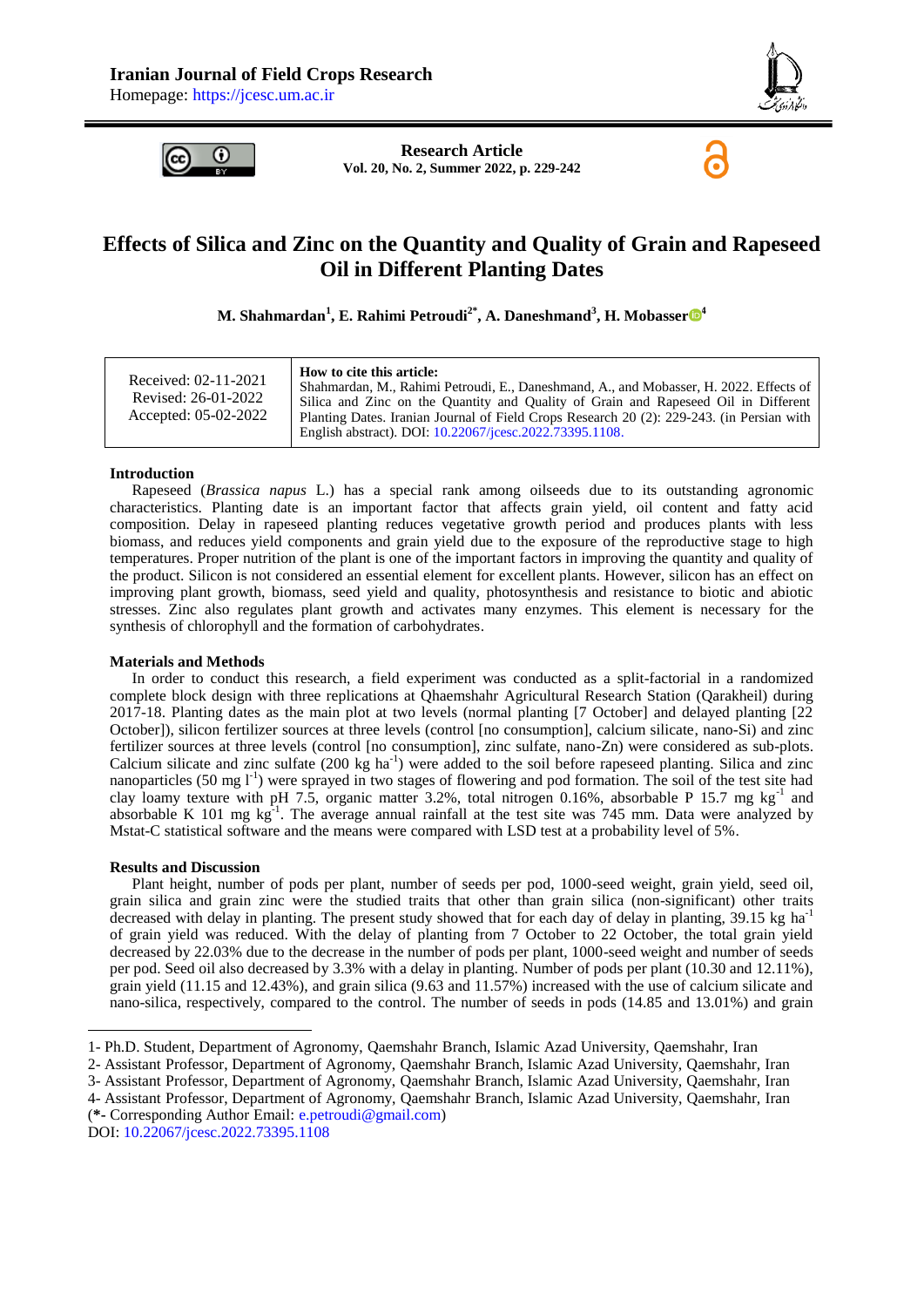zinc (21.47 and 26.57%) also increased with the use of zinc sulfate and nano-zinc, respectively, compared to the control. Nano-zinc increased the number of pods per plant, 1000-seed weight and grain yield compared to the control (18.66, 15.64 and 20.50%, respectively). The maximum number of seeds per pod was obtained in normal planting date with calcium silicate (49.8 seeds) and the maximum seed oil was obtained under the combined treatments of nano-silica and zinc sulfate (47.3%) and nano-silica and nano-zinc (47.5%).

#### **Conclusion**

In general, the results of the current study showed that the highest grain yield and grain silica concentration were obtained by application different sources of silica as well as nano-zinc foliar application. The maximum concentration of grain zinc was obtained by application different sources of zinc. The highest percentage of oil was recorded with the simultaneous application of nano-silica and different sources of zinc.

**Keywords:** Grain silica concentration, Grain yield, Grain zinc concentration, Oil percentage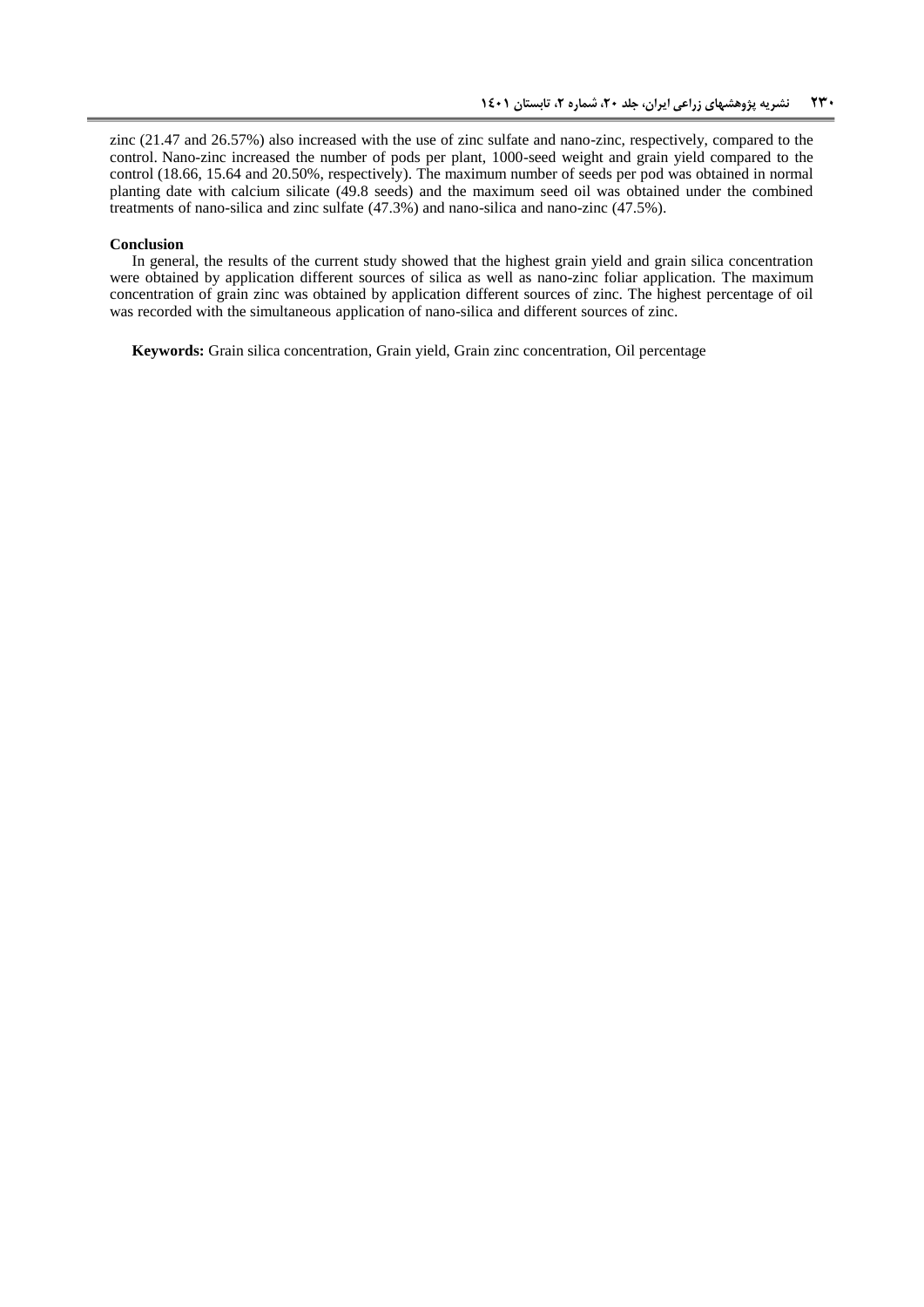**شاه مردان و همکاران، اثرات سیلیس و روی بر کمیت و کیفیت دانه و روغن کلزا در تاریخهای متفاوت کاشت 032** Homepage: [https://jcesc.um.ac.ir](https://jcesc.um.ac.ir/)



# **مقاله پژوهشی**

جلد ٢٠، شماره ٢، تابستان ١٤٠١، ص ٢٤٢-٢٢٩

**اثرات سیلیس و روی بر کمیت و کیفیت دانه و روغن کلزا در تاریخهای متفاوت کاشت**

**0\* ، الیاس رحیمی پطرودی <sup>1</sup> مهرعلی شاه مردان 3 ، علیرضا دانشمند ، حمیدرضا مبصر 0**

تاریخ دریافت: ١٣٠٠/٠٨/١١ تاریخ پذیرش: ۱۴۰۰/۱۱/۱۶

## **چکیده**

بهمنظور انجام این تحقیق، آزمایشی بهصورت اسپلیت-فاکتوریل در قالب طرح پایه بلوکهای کامل تصادفی با سهه تكهرار در سها 1971-79 در ایستگاه تحقیقاتی زراعی قراخیل (قائمشهر) اجرا گردید. تیمارها شامل تاریخ کاشت در دو سطح (معمول و تأخیری) بهعنوان عامل اصلی، منابع سـیلیس (عدم مصرف، سیلیكاتکلسیم و نانوسیلیس) و منابع روی (عدم مصرف، سولفاتروی و نانوروی) هر کدام در سه سطح بهعنـوان عوامـل فرعـی بودنـد. نتایج نشان دادند که بهغیر از سیلیس دانه (غیر معنیدار) سایر صفات مورد مطالعه با تأخیر در کاشت کاهش یافتند. تعـداد خـورجین در بوتـه (۱۰/۳۰ و ۱۲/۱۱ درصد)، عملكرد دانه (۱۱/۱۵ و ۱۲/۴۳ درصد) و سیلیس دانه (۹/۶۳ و ۱۱/۵۷ درصد) بهترتیب با كاربرد سیلیكاتکلسیم و نانوسیلیس و تعداد دانه در خورجین (۱۴/۸۵ و ۱۳/۰۱ درصد) و روی دانه (۲۱/۴۷ و ۲۶/۵۷ درصد) بهترتیب با کاربرد سولفاتروی و نانوروی در مقایسه با شاهد افزایش یافتنـد. تعداد خورجین در بوته، وزن هزار دانه و عملكرد دانه با محلول پاشی نانوروی در مقایسه با شـاهد افـزایش (بـهترتیـب ۱۸/۶۶، ۱۵/۶۴ و ۲۰/۵۰ درصـد) داشتند. حداکثر تعداد دانه در خورجین در تاریخ کاشت معمولی با سیلیکاتکلیسم (۴۹/۸ دانه) و حداکثر روغن دانه تحت تیمارهای مرکب نانوسـیلیس و سولفاتروی (۴۷/۳ درصد) و نانوسیلیس و نانوروی (۴۷/۵ درصد) بهدست آمد. بهطور کلی یافتهها نشان دادند که بالاترین عملکرد دانه و غلظت سیلیس دانه با کاربرد منابع مختلف سیلیس و همچنین محلول پاشی نانو روی بهدست آمد. حداکثر غلظت روی دانه نیز با کاربرد منابع مختلف روی حاصل شـد. بالاترین درصد روغن با کاربرد همزمان نانو سیلیس و منابع مختلف روی ثبت گردید.

1

**واژههای کلیدی:** درصد روغن، عملکرد دانه، غلظت روی دانه، غلظت سیلیس دانه

### **مقدمه**

گیاه زراعی کلهزا ) .L *napus Brassica* )کهه کشهت عمهده آن بهدلیل استخراج روغن مطرح است، پس از نخـل روغنـی و سـویا در جایگاه سوم تولید محصوالت روغنی قرار دارد )[2019 ,FAOSTAT](#page-12-0)) و بهدلیل توانایی آن در سازگاری با تغییرات آب و هـوایی، مناسـب بودن برای مكانیزاسیون و نیاز كم به نیروی كار، یک محصول دانـه روغنهی محبهو در جههان اسهت )2018 .,*al et* [Dekamin](#page-11-0)). از آنجاییکه بیش از 78 درصد روغن مصرفی در ایران بهصورت واردات تأمین میشود، تولید دانههای روغنی در سالهای اخیر در اولویت قرار گرفته است )2014 .,*al et* [Cashin](#page-11-1))، بهطوری کهه در دههه گذشهته

سطح کشت کلزا در ایران افزایش زیادی داشته است )*et* [Dekamin](#page-11-0) .)*al*[., 2018](#page-11-0)

تاریخ کاشت، یكی از عوامل محیطی است که بهر رشهد و نمهو و همچنین عملكرد تولیدی کلزا تهأثیر مهی گهذا[رد](#page-11-2) ) .,*al et* [Confortin](#page-11-2) [2019](#page-11-2)). انتخاب تاریخ کاشت مناسب برای کاهش اثرات منفی عوامل محیطی بر مراحل مختلف رشد رویشی و زایشی گیاهان بسهیار مهرثر است )2021 .,*al et* [Shafighi](#page-13-0)). زمان کاشهت مناسهب، باعهش رشهد کافی بوتههای کلزا شده و آسیبپذیری بوتهها را در برابر سرما کاهش میدهد و همچنین باعث افـزایش معنـیدار عملكـرد دانـه میشود )[2011 ,Eslam Pasban](#page-13-1)). اما تأخیر در کاشت باعش کهاهش کیفیت و عملكرد محصـول مـى شـ[ود](#page-13-2) ( Sheikh Big Goharrizi et [2016 .,](#page-13-2)*al*). محققان دریافتند که تأخیر در کاشت باعش کاهش تعداد روز تا گلدهی، طول دوره گلدهی و عملكرد دانـه در كلـزا مـیشـود )[2010 ,Faraji](#page-12-1)). شفیقی و همكهاران ) 2021 .,*al et* [Shafighi](#page-13-0) )نیهز گزارش دادند که تأخیر در کاشت عملکرد دانـه را در سـال اول و دوم بهترتیب ۳۹ و ۴۵/۴ درصد کاهش داد. نتایج تحقیق دیگری که بر روی تاریخ کاشت و اثر تنشهای حاصهله از آن در گیهاه کلهزا انجهام

<sup>-1</sup> دانشجوی دکتری، گروه زراعت، واحد قائمشهر، دانشگاه آزاد اسالمی، قائمشههر، ایران

<sup>-1</sup> استادیار، گروه زراعت، واحد قائمشهر، دانشگاه آزاد اسالمی، قائمشهر، ایران -9 استادیار، گروه زراعت، واحد قائمشهر، دانشگاه آزاد اسالمی، قائمشهر، ایران -0 استادیار، گروه زراعت، واحد قائمشهر، دانشگاه آزاد اسالمی، قائمشهر، ایران )Email: [e.petroudi@gmail.com](mailto:e.petroudi@gmail.com) : مسئو نویسنده -)\* DOI: [10.22067/jcesc.2022.73395.1108](https://dx.doi.org/10.22067/jcesc.2022.73395.1108)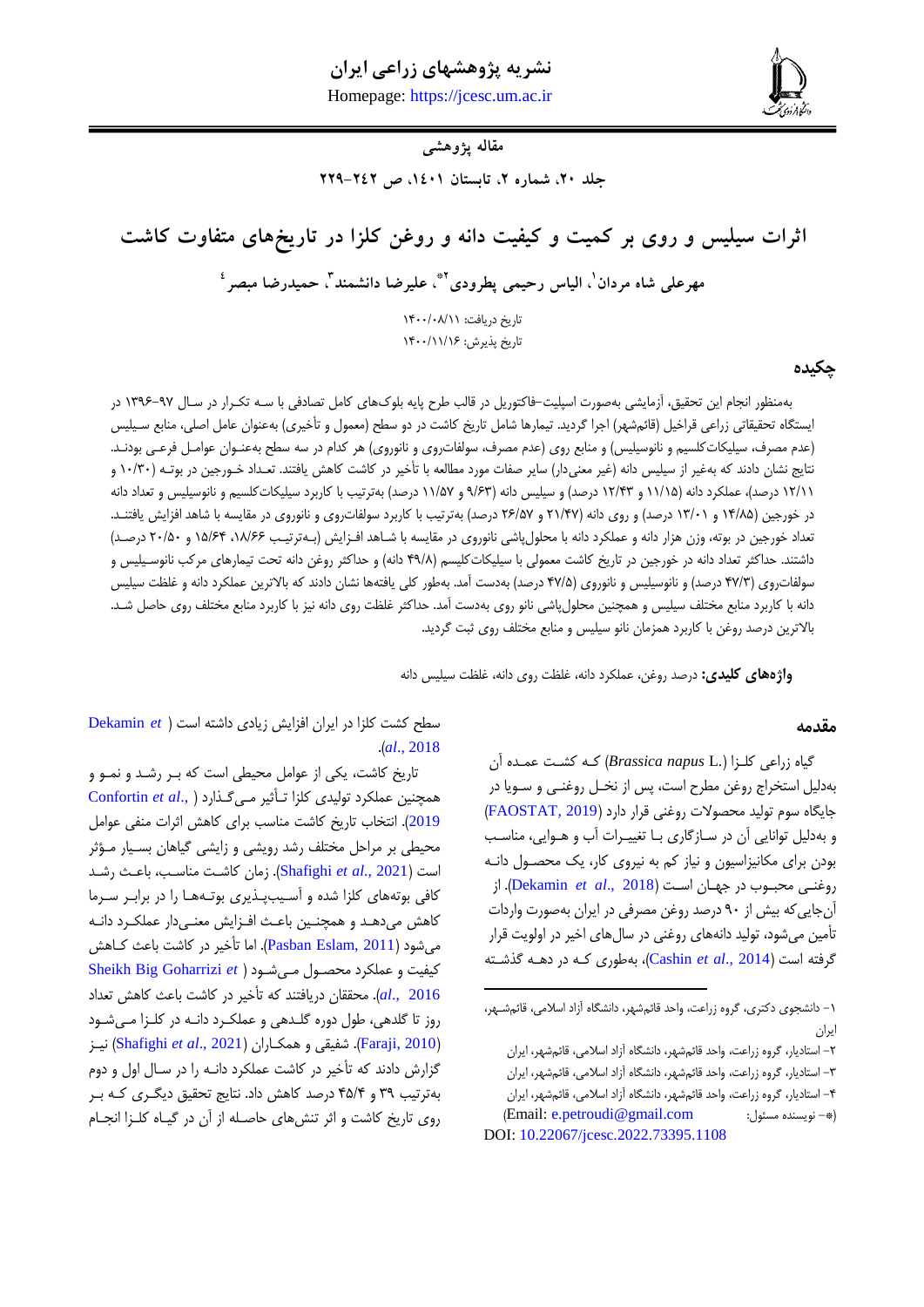گرفت نشان داد، که بهدلیل طوالنیتر شدن دوره پهر شهدن دانهه، تها حدودی درصد روغن افزایش مییابد )2017 .,*al et* [Seiling](#page-13-3)).

سیلیس (Si) پس از اکسیژن، دومین عنصر فراوان در پوسته زمین )10 درصد( است )2020 .,*al et* [Osena-Ligaba](#page-12-2) )که از 18 تها 188 پیپیام در خاک متییر است )[2015 .,](#page-12-3)*al et* Liang). همچنین میزان تجمع آن در گیاه بهطور قابلتوجهی از یک تا 18 درصد وزن خشهک در گونههای مختلهف متفهاوت مهی باشهد ) 2012 .,*al et* [Gottardi](#page-12-4)). سیلیس بهعنوان عنصری ضروری برای گیاهان عالی در نظـر گرفتـه نمیشود، اما چندین اثر مفید بهویـژه در کـاهش تـنشهـای مختلـف زیسهتی و غیرزیسهتی گیهاهی دارد ) [2018 .,](#page-13-4)*al et* Zaid). هاشهمی و همكهاران )2010 .,*al et* [Hashemi](#page-12-5) )گههزارش دادنههد کههه تیذیههه سیلیكونی در كلزا، باعث افـزایش پارامترهـای رشـد گیـاه و كـاهش پراکسیداسیون لیپیدی شد. گزارشاتی مبنی بر تأثیر سیلیس بـر بهبـود رشد گیاه، زیستتوده، عملكرد و كیفیت بـذر، فتوسـنتز و مقاومـت در برابهر تهنش ههای زیسهتی و غیرزیسهتی ) [2019 .,](#page-13-5)*al et* Zargar )و همچنین تأثیر محلول پاشی سیلیس بر بهبود همه یا برخـی از اجـزای عملكرد و افزایش عملكرد، ارائه شده است [\)](#page-11-3) [,Artyszak Arkadiusz](#page-11-3) .)[2018](#page-11-3)

روی (Zn) یک ریزم*غ*ـذی ضـروری اسـت کـه نقـش مهمـی در فرآینههدهای فیزیولههو یكی گیاهههان دارد ) [2014 .,](#page-13-6)*al et* Qiao )و بهکارگیری آن اثر بسیار زیادی بر فرآیندهای پایه گیاه مثل متابولیسم و جذب نیتروژن، افزایش کیفیت پروتئین، فتوسنتز، مقاومت در مقابل تنشهای زیستی و غیرزیستی و محافظت در مقابـل آسـیبهـای اکسهیداتیو دارد )[2015 .,](#page-11-4)*al et* Aytak). روی بهه عنهوان کوفهاکتور آنزیمهای آنتـی|کسـیدانی ماننـد کاتـالاز و پراکسـیداز در حفاظـت از گیاهان و بهبود عملكرد بسهیار مههم اسهت ) 2017 .,*al et* [Samart](#page-13-7)). امیدی و همكاران (Afsahi et al., 2020) طبی مطالعهای دریافتنـد

که کاربرد روی اثر معنیداری بر محتوای کلروفیل، عملكهرد روغهن و دانه، اجزای عملكرد دانه و همچنین صفات کیفی بذر )میزان روغهن و پروتئین و روی در دانه و گیاه) داشت بهطوری کـه در سـطوح بـالاتر کاربرد، افزایش معنیداری را نشان داد. همچنـین اثبـات گردیـد کـه محلول پاشی نانوذرات اکسید روی با افـزایش فعالیت آنـزیمهای آنتیاکسیدانی مانند کاتاالز، سوپراکسید دیسموتاز و پراکسهیداز باعهش افزایش فتوسنتز و بهبود عملكرد و کیفیت غذایی محصوالت روغنهی میشود (2020 ,Sohail *et al)*. با توجه به این که عناصر سـیلیس و روی عالوه بر اثرگذاری بر کمیت و کیفیت دانه، توانایی تعدیل اثرات ناشی از تنشهای زیستی و غیرزیستی را نیـز دارنـد، از ایـنررو ایـن تحقیق با هدف بررسی اثرات این دو عنصر در فرمهای محلول پاشی و خاک $\sim$ مصرف بر کمیت و کیفیت دانه و روغن کلزا در کشت معمـولی، بهویژه کشت تأخیری کلزا انجام گردید.

# **مواد و روش ها**

این آزمایش بهمنظور بررسی اثرات سیلیس و روی بـر کمیـت و کیفیت دانه و روغن کلزا در تـاریخهـای متفـاوت کاشـت، بـهصـورت اسپلیت فاکتوریل در قالب طرح پایه بلوکهای کامل تصادفی بها سهه تكرار در سال ۹۷-۱۳۹۶ در ایستگاه تحقیقاتی زراعهی قراخیل )قائمشهر( اجرا گردید. قراخیل در کیلومتر 1 جاده قائمشهر به بابل در طول جغرافیایی ۵۶ درجه و ۱۸ دقیقه شرقی، عرض جغرافیایی ۳۶ درجه و 10 دقیقه شمالی و ارتفاع 10/9 متر از سهطح دریها قهرار دارد. متوسط بارنـدگی سـالیانه آن ۷۴۵ میلـی متـر مـیباشـد. دادههـای هواشناسی ثبت شده در طول دوره آزمایش و خصوصـیات فیزیكـی و شیمیایی خاک محل آزمایش بهترتیب در جداول ۱ و ۲ ارائـه شـده است.

| Table 1- Meteorological data of the experimental site |                       |                                       |                          |                           |  |  |  |
|-------------------------------------------------------|-----------------------|---------------------------------------|--------------------------|---------------------------|--|--|--|
| Months of the year                                    | ماەھاي سال            | ميانگين دما<br>Temperature mean $(C)$ | بارندگی<br>Rainfall (mm) | رطوبت<br>Humidity $(\% )$ |  |  |  |
| 23 Sep. - 22 Oct.                                     | ۱ مهر – ۳۰ مهر        | 19.7                                  | 135.9                    | 77                        |  |  |  |
| 23 Oct. - 21 Nov.                                     | ۱ آبان– ۳۰ آبان       | 17.8                                  | 18.1                     | 78                        |  |  |  |
| 22 Nov. - 21 Dec.                                     | ۱ آذر – ۳۰ آذر        | 9.7                                   | 82.5                     | 77                        |  |  |  |
| 22 Dec. - 20 Jan.                                     | $(2, -7)$ دی $-7$ دی  | 9.2                                   | 75.4                     | 82                        |  |  |  |
| 21 Jan. - 19 Feb.                                     | ۱ بهمن- ۳۰ بهمن       | 8.6                                   | 77.4                     | 83                        |  |  |  |
| 20 Feb. - 20 Mar.                                     | ١ اسفند– ٢٩ اسفند     | 12.9                                  | 18.5                     | 81                        |  |  |  |
| 21 Mar. - 20 Apr.                                     | ۱ فروردین– ۳۱ فروردین | 14.7                                  | 38.3                     | 78                        |  |  |  |

**جدول -0 دادههای هواشناسی محل آزمایش**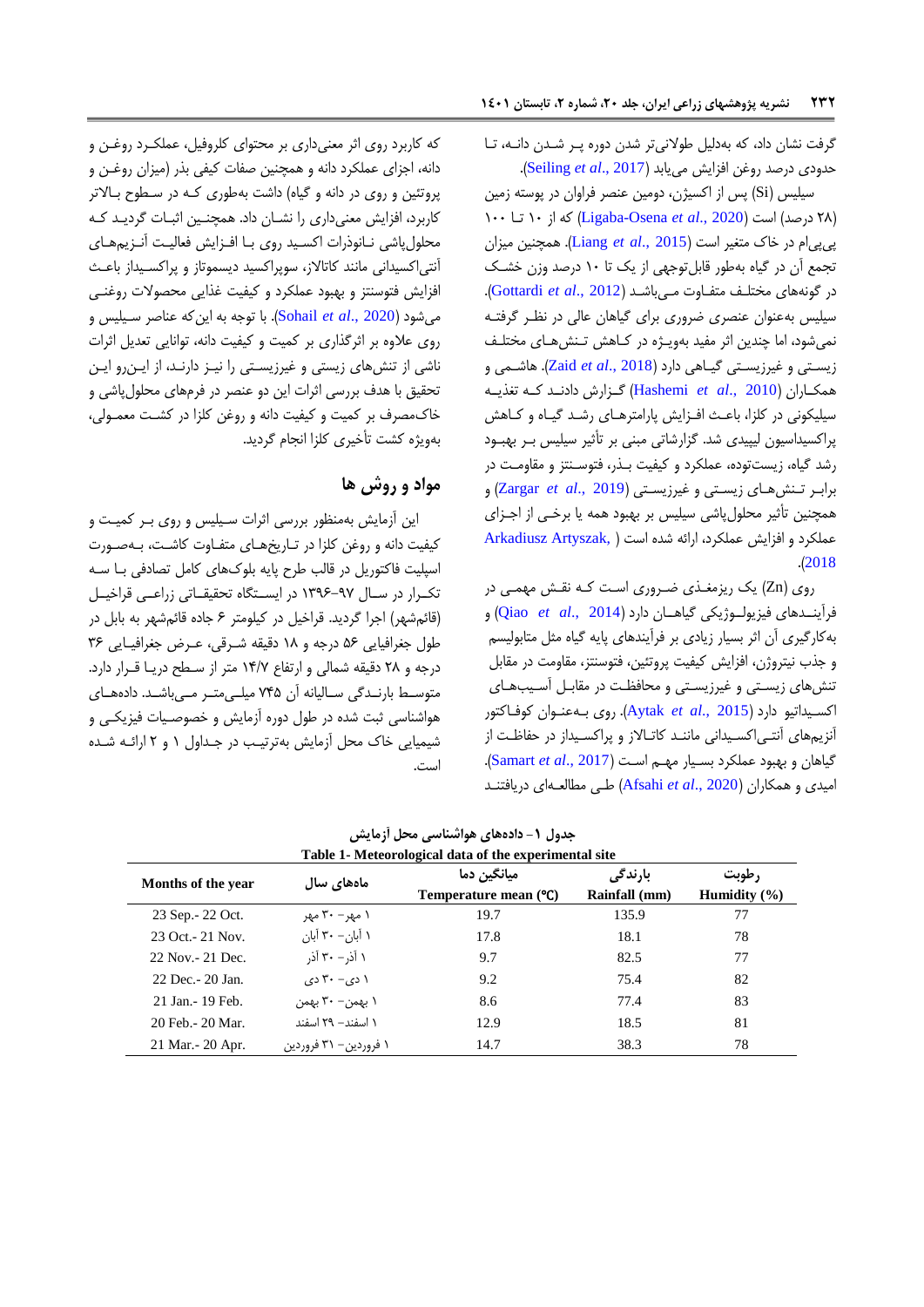|                 | Table 2- Soil analysis of experiment location (0-30 cm) |                     |                       |
|-----------------|---------------------------------------------------------|---------------------|-----------------------|
| <b>Property</b> | ويژگى                                                   | واحد Unit           | مقدار Value           |
| EC              | هدايت الكتريكي                                          | $dS \text{ m}^{-1}$ | 0.56                  |
| $(1:5)$ pH      | اسیدیته خاک                                             |                     | 7.5                   |
| Available P     | فسفر قابل جذب                                           | $mg \, kg^{-1}$     | 15.7                  |
| Available K     | پتاسیم قابل جذب                                         | $mg \, kg^{-1}$     | 101                   |
| N total         | ازت کل                                                  | $\%$                | 0.16                  |
| Organic matter  | ماده آلی                                                | $\%$                | 3.2                   |
| Sand            | شن                                                      | $\%$                | 35                    |
| Silt            | لای                                                     | $\%$                | 28                    |
| Clay            | رس                                                      | $\%$                | 37                    |
| Soil texture    | ىافت خاك                                                |                     | لومی رسی<br>Clay Loam |

**جدول -0 نتایج تجزیه خاك محل انجام آزمایش )2 تا 02 سانتیمتر(**

**جدول -0 مشخصات نانوذرات مورد مطالعه**

| Table 3- Specifications of the studied nanoparticles |                        |                                              |                                                     |                                 |               |  |  |
|------------------------------------------------------|------------------------|----------------------------------------------|-----------------------------------------------------|---------------------------------|---------------|--|--|
| نانوذرات<br><b>Nanoparticles</b>                     | خلوص<br>Purity $(\% )$ | اندازه ذرات<br><b>Particles size</b><br>(nm) | تراكم واقعى<br><b>True density</b><br>$(g.cm^{-3})$ | سطح ويژه مخصوص<br>SSA $(g.m-2)$ | , نگ<br>Color |  |  |
| دی کسید سیلیس<br>SiO <sub>2</sub>                    | $>99\%$                | $20 - 30$                                    | 2.4                                                 | 180-600                         | سفيد<br>White |  |  |
| اکسید روی<br>ZnO                                     | $>99\%$                | $10 - 30$                                    | 5.606                                               | 20-60                           | سفيد<br>White |  |  |

فاکتورهای آزمایش شامل: تاریخ کاشت در دو سطح (کاشت معمول و کاشت تأخیری بهترتیب در تاریخ های ۱۵ و ۳۰ مهرماه) بهعنوان عامل اصلی، منابع سیلیس در سه سطح (شاهد یا عدم مصرف سیلیس، سیلیکاتکلسیم و نانو سیلیس) بهعنوان عامل فرعـی اول و منابع روی در سه سطح (شاهد یا عـدم مصـرف روی، سـولفات روی و نانو روی) بهعنوان عامل فرعی دوم بودند. سیلیكات كلسـیم و سولفات روی خاکمصرف بودند و بهمیهزان 188 کیلهوگرم در هكتهار قبل از کشت به خاک داده شدند. نانوذرات مـورد اسـتفاده در مطالعـه حاضر، تولید شرکت تحقیقات نانومواد آمریکـا<sup>\</sup> بودنـد کـه از شـرکت پیشگامان نانومواد ایرانیان تهیه گردید که با غلظت 18 میلهی گهرم در لیتر )2017 .,*al et* [Upadhyaya](#page-13-9) )در مراحل گلدهی و غهالف دههی محلول پاشی شدند. مشخصات مربوط به نـانوذرات در جـدول ۳ آمـده است.

عملیات تهیه بستر، شامل شخم عمیق در اواخر تابستان و سهپ دو دیسک عمود بر هم (پس از بارندگی و گـاورو شـدن) جهـت نـرم کردن خاک و خـرد کـردن کلوخـههـای آن و در نهایـت مالـه بـرای تسطیح بودند. کودهای نیترو ن، پتاسیم و فسفر بر اساس نتایج تجزیه خاک توصیه شدند. نیتروژن از منبع کود اوره بهمیـزان ۱۵۰ کیلـوگرم

طویل شدن ساقه و یک سوم در آغاز مرحله گلدهی)، فسـفر از منبـع سوپرفسفات تریپل بهمیزان 18 کیلوگرم در هكتار در زمهان کاشهت و پتاسیم از منبع سولفات پتاسیم بـهمیـزان ۱۰۰ کیلـوگرم در هکتـار در زمان کاشت استفاده شدند. هر کدام از کودها بر اساس مساحت هـر کرت محاسبه و بهصورت دستی به کرتها داده شدند. بهمنظور انجام عملیات کاشت ابتدا مزرعه تحقیقاتی به سه تكرار و هر تكهرار بهه 10 کرت مساوری با ابعاد 18 متر مربهع ) 1 × 1( تقسهیم شهد. ههر کهرت شامل شش خط کاشت بهطول شش متر بود که دو خط کناری و یک متر از طرفین هر خط کاشت بـهعنـوان حاشـیه در نظـر گرفتـه شـد. فواصل کاشت بین ردیف و روی ردیف بهترتیب 98 و 0 سهانتی متهر و فاصله بین تكرارها دو متر در نظر گرفته شد. کاشت بهروش دسهتی و با فوکا انجام گردید و بالفاصله آبیاری بهعمل آمد. هایوال ،081 رقهم مورد مطالعه در این آزمایش بود که پرمحصهولی، پایهداری عملكهرد و متحمل بودن به ورس از ویژگیهای بارز این رقم بهشهمار مهی آیهد و مناطق گرم، اقلیم مناسب برای کشت این رقم مهیباشد. علـفکش نریفلورالین<sup>۲</sup> با غلظت ۲/۵ لیتر در هکتار برای کنترل علفهای هـرز قبل از کشت کلزا مورد استفاده قرار گرفت و در طول آزمایش وجین 1

در هكتار در سه مرحله )یک سوم در زمان کاشت، یک سوم در مرحله

 $\overline{a}$ 

<sup>1-</sup> US Research Nanomaterials, Inc

<sup>2-</sup> Trifluralin 48% EC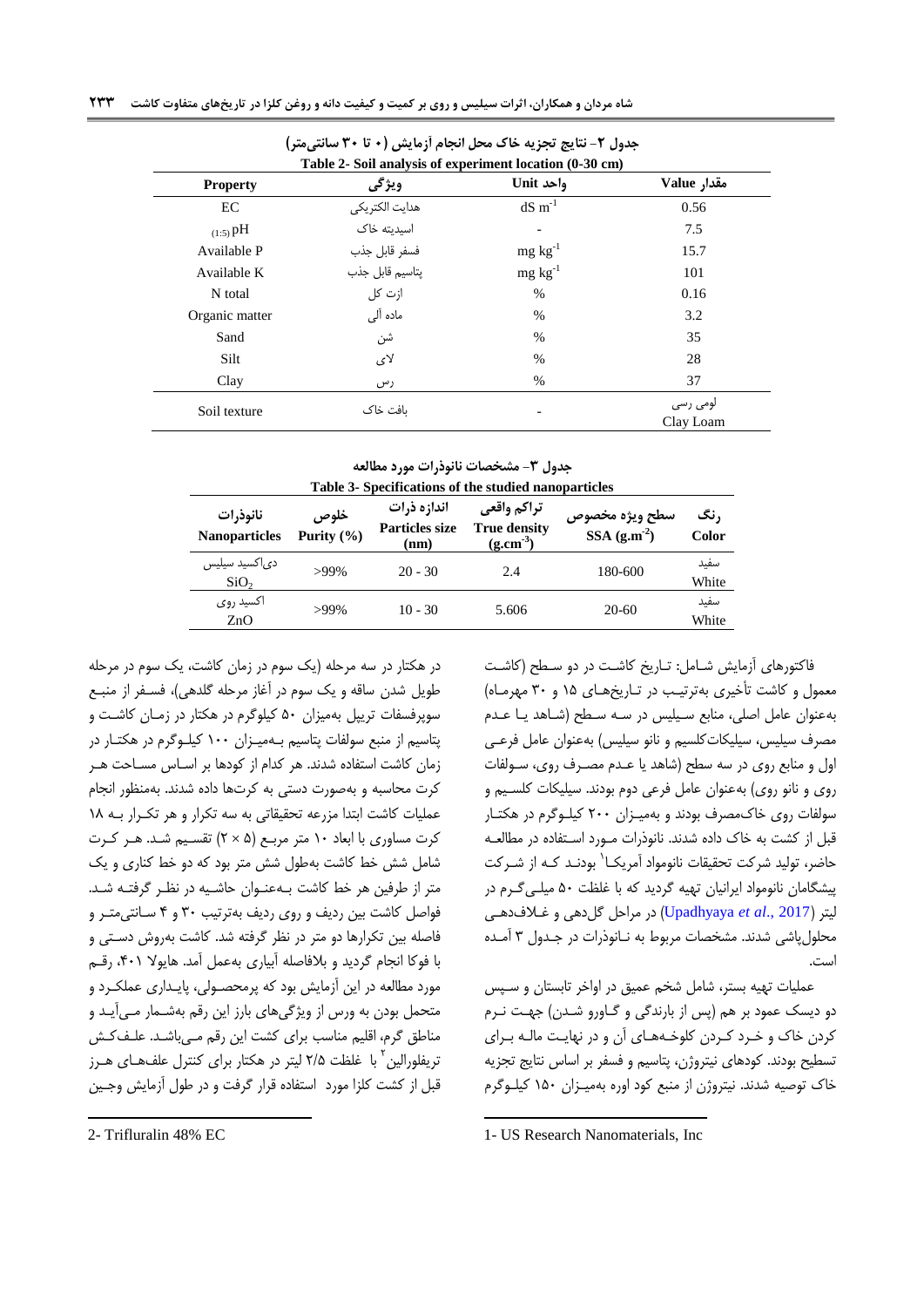علفهای هرز بهصورت دستی انجام گرفت. بـرای کنتـرل حلـزون و مورچه نیز در اوایل رشد از سم سوین بهمیزان پنج گرم در یـک لیتـر آب استفاده گردید. بهمنظور ارزیابی صفات مورد مطالعه، نمونــههــا در زمان رسیدگی بهطور تصادفی و بعد از حذف اثر حاشیهای در هر کرت انتخاب شدند. ارتفاع بوته، تعـداد خـورجین در بوتـه و تعـداد دانـه در خورجین با میانگینگیری از روی 11 بوته در هر کرت بهدست آمدنهد. اندازهگیری ارتفاع بوته با خطكش دقیـق و از ناحیـه شـروع سـاقه از سطح زمین تا زیر محور گل انتهایی انجام گردید. بهرای انهدازه گیهری عملكرد دانه، بعد از رسیدگی کامل، بوتهها را با حذف اثرات حاشیهای در هر کرت برداشت و پس از جداسازی دستی دانهها از تمام خورجینها، توزین شدند و در نهایت دانه برحسب کیلهوگرم در هكتهار اعلام گردید. تعداد ۱۰۰۰ بذر از نمونههای بـذر هـر کـرت بـهوسـیله دستگاه بذرشمار، شمارش شده و با ترازوی حساس توزین و وزن هزار دانه محاسبه گردید. جهت اندازهگیری درصد روغن در آزمایشگاه، یک نمونه ۳۰ گرمی از هر تیمار انتخاب و روغن موجود در دانهها بـهروش سوکسله و توسط حلال آلی متانول–کلروفرم با نسبت ۱ بـه ۲ اسهتخراج شهد ) [1998 .,](#page-12-6)*al et* Joshi). غلظهت سهیلی و روی دانهه بهترتیب با استفاده از روش رنگسهنجی )2011 .,*al et* [Dallagnol](#page-11-6) ) و اسپكتروفتومتری جذب اتمی (Emami, 1996) اندازهگیری شدند. تجزیه و تحلیل دادههای حاصل از این آزمایش توسط نرمافزار آمـاری Mstat-C و مقایسه میانگینها با آزمون حداقل اختلاف معنـیدار<sup>\</sup> در سطح احتمال پنج درصد انجام گرفت. لازم به ذکر است که در صورت معنیدار شدن اثر متقابل، از رکر میانگین اثرات ساده آنها خهودداری شد. رسم جداول و شكلها بهترتیب با نرمافزارهای Word و Excel انجام گردید.

# **نتایج و بحث**

# **ارتفاع بوته**

جدول ۴ نشان داد که ارتفاع بوته تحت اثرات اصلی تاریخ کاشت و روی قرار گرفت و در سطح احتما یک درصد معنیدار شد. مقایسه میانگین اثرات ساده ارائه شده در جدول ۵ نشان داد که ارتفاع کلزا با تأخیر در کاشت ۱۳/۷ درصد کاهش یافت که با یافتههای ناظری و همكهاران ) 2019 .,*al et* [Nazeri](#page-12-7) )مطابقهت دارد. ایهن محققهان بها بررسی اثر تاریخ کاشت بر گیهاه کلهزا دریافتنهد کهه بیشهترین ارتفهاع مربوط به تاریخ کاشت معمول (۱۵ مهـر) بـود کـه نسـبت بـه تـاریخ کاشت تأخیری (۵ آبان) برتری معنیداری را نشان داد. دیگر نتایج این مطالعه نشان داد که ارتفاع بوته با محلول پاشی نـانو روی ۹/۳ درصـد در مقایسه با عدم مصرف افـزایش داشـت ولـی تحـت تـأثیر سـطوح

 $\overline{a}$ 

مختلف سیلیس تفاوت معنیداری نشان نداد. مطالعات اخیر نیز نشـان دادند که سیلیس تأثیر قابلتوجهی بر ارتفاع گیاه اندازهگیری شده در زمان بلوغ ندارد )2020 .,*al et* [Osena-Ligaba](#page-12-2) )که با یافتههای مها مطابقت داشت. اما گزارشاتی مبنی بر تأثیر سیلیس در بهبود رشد گیاه نیز وجود دارد )2019 .,*al et* [Zargar](#page-13-5)).

## **تعداد خورجین در بوته**

نتایج تجزیه واریانس صفات نشان داد که تعداد خورجین در بوته تحت اثرات اصلی تاریخ کاشت، سیلی و روی قرار گرفت و در سطح احتمال یک درصد معنیدار شد (جـدول ۴). مقایسـه میـانگین اثـرات ساده (جدول ۵) نشان داد که تعداد خورجین در بوته با تأخیر در کاشت ۴۱/۶۲ درصد کاهش یافت که بـا یافتـههـای مرادبیگـی و همكـاران )2019 .,*al et* [Moradbeigi](#page-12-8) )مطابقت دارد. این محققان دریافتند که تأخیر در کاشت از تـاریخ ۲۰ مهـر تـا ۵ آبـان موجـب کـاهش تعـداد خورجین در بوته کلزا گردید که ممکن است بهدلیل کاهش طول دوره رشد و کاهش تیذیه مناسب باشهد . نهازری و همكهارا[ن](#page-12-7) ) *et* [Nazeri](#page-12-7) [2019 .,](#page-12-7)*al* )در این خصوص ازهار داشتند که کشت دیر هنگهام کلهزا سبب میشود تا گیاه با گیاهچههای ضعیفی وارد زمسهتان شهود و در نتیجه در اثر سرمای زمستان آغازیهای گلچههها آسهیب ببیننهد و از طرفی هم بعد از زمستان، گلدهی با بوتههای ضعیفتری انجام شود که نهایتاً تعداد گلچه کمتری به خورجین تبدیل میشود [\)](#page-12-7) .,*al et* [Nazeri](#page-12-7) [2019](#page-12-7)(. اوزر )[2003 ,Ozer](#page-13-10) )نیز دلیل کاهش تعداد خهورجین گیهاه در تاریخهای کاشت دیرتر را که عامل اصلی در کاهش عملک د دانـه است، ضعیف بودن بوتهها در زمان گلدهی میداند. این محقق عنوان داشت که بین تجمع ماده خشک در طول دوره رشد رویشی تا زمان گلدهی و تعداد خورجین در بوته رابطه خطی وجود دارد. دیگهر نتهایج مطالعه جاری نشان داد که تعداد خورجین در بوته بـا کـاربرد سـیلیس بهصورت محلول پاشی و خـاک مصـرف در مقایسـه بـا عـدم مصـرف بهترتیب 11/11 و 18/98 درصد افزایش داشت که با یافتههای فانی و همكهاران ) [2019 .,](#page-12-9)*al et* Fani )مطابقهت دارد. آن هها دریافتنهد کهه محلول پاشی سیلیس تأثیر قابل توجهی بر تعداد غلاف در بوته دارد. در ادامه نتایج ارائه شده (جدول ۵) مشخص شد که تعداد خـورجین در بوته با محلول پاشی نانو روی در مقایسه با عدم محلول پاشی، ۱۸/۶۶ درصد رشهد داشهت. پاینهده و همكهاران ) 2018 .,*al et* [Payandeh](#page-13-11) ) نشان دادند که بیش ترین تعداد خورجین در بوته با محلول پاشی عناصر ریزمغذی (۶ در هزار) و کمترین تعداد آن با عدم محلول پاشی بهدست آمد. بهنظر میرسد که محلول پاشی عناصر ریزمغـذی بـر فتوسـنتز و آنزیمهای موجود در مسیرهای متابولیک تبهدیل مهواد فتوسهنتزی بهه انرژی و اجزای عملكرد اثر مثبت داشته و باعث افزایش محصول گیاه .)[Kalantar Ahmadi and Shoushi Dezfouli, 2019](#page-12-10) ( شهود مهی

<sup>1-</sup> Least significant difference (LSD)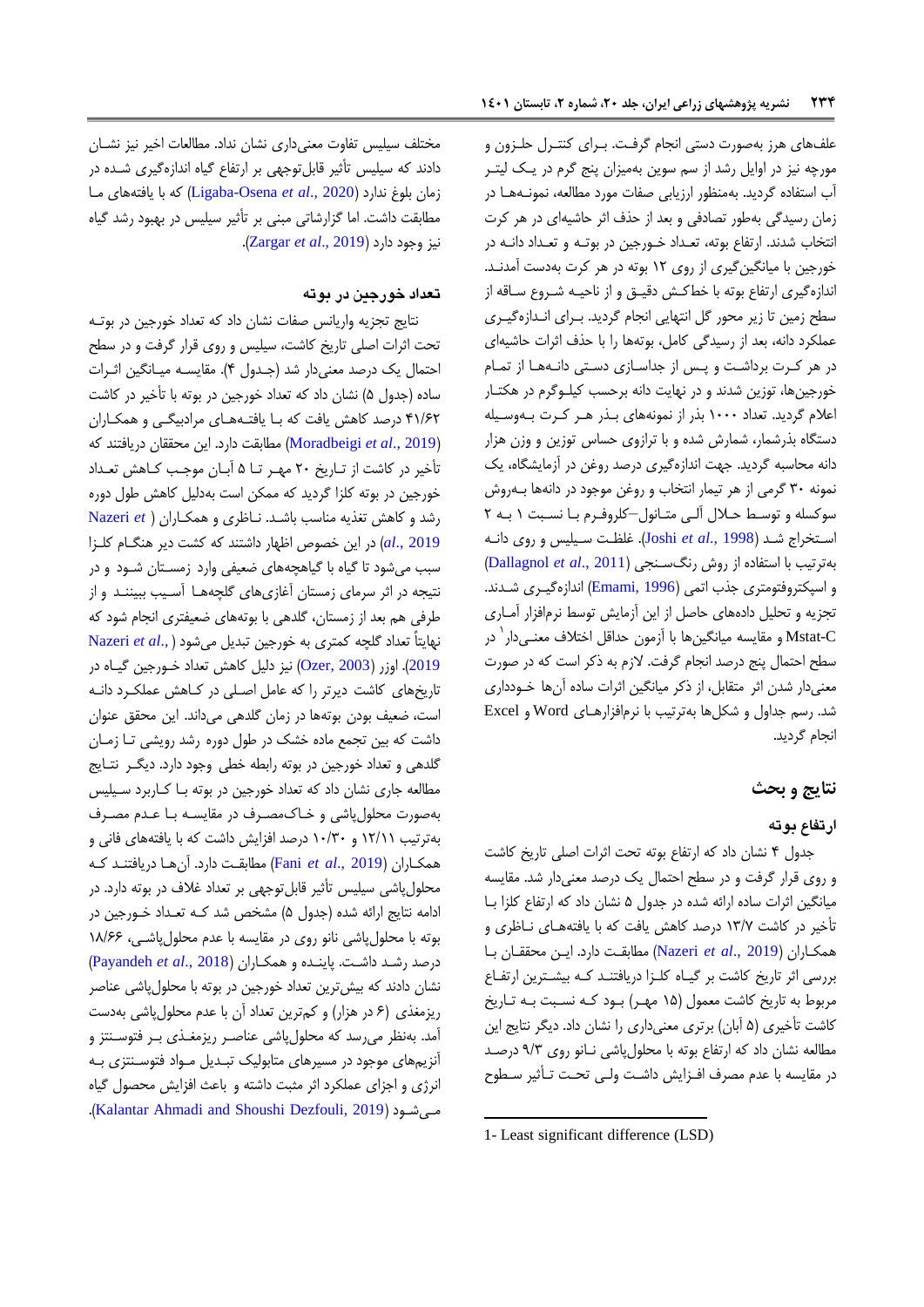<span id="page-6-0"></span>همچنین وجود عناصـر ریزمغـذی نظیـر روی در منـاطق مریسـتمی، تعداد خورجین در بوته میشود (Tandon, 2005). بهعلت نقش آن در تولید هورمون اکسین باعش افزایش شاخهبنهدی و

| S.O.V                 | منابع تغييرات                     | درجه<br>أزادي<br>d.f | ارتفاع بوته<br><b>Plant</b><br>height | تعداد خورجین در<br>بوته<br>No. pods plant <sup>-1</sup> | تعداد دانه در<br>خورجين<br>No. seeds pod <sup>-1</sup> | وزن هزار دانه<br><b>1000 Seed</b><br>weight | عملكرد دانه<br><b>Grain yield</b> |
|-----------------------|-----------------------------------|----------------------|---------------------------------------|---------------------------------------------------------|--------------------------------------------------------|---------------------------------------------|-----------------------------------|
| Rep                   | تكرار                             | 2                    | $96.16^{ns}$                          | 1754.68 <sup>ns</sup>                                   | $28.12^{ns}$                                           | 0.34 <sup>ns</sup>                          | $840365.16^{ns}$                  |
| Planting date<br>(a)  | تاريخ كاشت                        | 1                    | 4930.66**                             | 126633.79**                                             | 6823.12**                                              | $1.058***$                                  | 4655204.16**                      |
| (a) Error             | خطای تاریخ کاشت                   | $\overline{c}$       | 80.72                                 | 4165.90                                                 | 98.46                                                  | 0.084                                       | 435311.16                         |
| Silicon (b)           | سيليس                             | $\overline{c}$       | $15.16^{ns}$                          | 2832.46**                                               | $41.12*$                                               | $0.010^{ns}$                                | 514701.72**                       |
| $\text{Zinc}(c)$      | روي                               | $\overline{c}$       | $727.72***$                           | 6615.79**                                               | 169.85**                                               | $0.37***$                                   | 1321396.22**                      |
| $a \times b$          | تاریخ کاشت × سیلیس                | $\overline{c}$       | $57.16^{ns}$                          | $189.12^{ns}$                                           | $63.12***$                                             | $0.014^{ns}$                                | 144171.72 <sup>ns</sup>           |
| $a \times c$          | تاريخ كاشت × روى                  | $\overline{c}$       | 1.50 <sup>ns</sup>                    | 120.12 <sup>ns</sup>                                    | $12.96^{ns}$                                           | 0.034 <sup>ns</sup>                         | 130948.22 <sup>ns</sup>           |
| $b \times c$          | سیلیس × روی                       | $\overline{4}$       | $8.47^{ns}$                           | $65.35^{ns}$                                            | $18.18^{ns}$                                           | 0.018 <sup>ns</sup>                         | $36840.19$ <sup>ns</sup>          |
| $a \times b \times c$ | تاریخ کاشت × سیلیس<br>$\zeta$ روی | $\overline{4}$       | $38.41^{ns}$                          | $63.62^{ns}$                                            | $9.62^{ns}$                                            | $0.026$ <sup>ns</sup>                       | 767.19 <sup>ns</sup>              |
| Total error           | خطا کل                            | 32                   | 31.63                                 | 175.77                                                  | 7.92                                                   | 0.023                                       | 44363.52                          |
| CV(%)                 | ضريب تغييرات (٪)                  |                      | 4.3                                   | 7.2                                                     | 7.9                                                    | 9.3                                         | 8.9                               |

| جدول ٤- تجزيه واريانس برخي صفات زراعي كلزا تحت تيمارهاي أزمايشي                               |  |
|-----------------------------------------------------------------------------------------------|--|
| Table 4- Analysis of variance of some rapeseed agronomic traits under experimental treatments |  |

<span id="page-6-1"></span>ns، \*: بهترتیب غیرمعنیدار، معنیداری در سطوح احتمال یک درصد و پنج درصد

ns, \*\*, \*: non-statistically significant and significant at 1% and 5%, respectively

| <b>Treatments</b> | تيمارها               | ارتفاع بوته<br><b>Plant height</b><br>(cm) | تعداد خورجين<br>در بوته<br>No. pods<br>plant <sup>-1</sup> | تعداد دانه<br>در خورجين<br>no. seeds<br>$pod^{-1}$ | وزن هزار دانه<br><b>1000 Seed</b><br>weight $(g)$ | عملكرد دانه<br>Grain yield<br>$(kg ha^{-1})$ |
|-------------------|-----------------------|--------------------------------------------|------------------------------------------------------------|----------------------------------------------------|---------------------------------------------------|----------------------------------------------|
| Planting date     | تاريخ كاشت            |                                            |                                                            |                                                    |                                                   |                                              |
| Normal            | معمولى                | 139.3a                                     | 232.6a                                                     |                                                    | 1.79a                                             | 2665.6a                                      |
| Delayed           | تأخيري                | 120.2 <sub>b</sub>                         | 135.8b                                                     |                                                    | 1.51 <sub>b</sub>                                 | 2078.3b                                      |
| LSD 0.05          | حداقل اختلاف معنى دار | 3.118                                      | 7.35                                                       |                                                    | 0.084                                             | 116.7                                        |
| Silicon resources | منابع سيليس           |                                            |                                                            |                                                    |                                                   |                                              |
| Control           | شاهد                  |                                            | 169.9b                                                     |                                                    |                                                   | 2177.8b                                      |
| Calcium silicate  | سيليكات كلسيم         |                                            | 189.4a                                                     |                                                    |                                                   | 2451.2a                                      |
| Silicon nanoxide  | نانو سيليس            |                                            | 193.3a                                                     |                                                    |                                                   | 2486.9a                                      |
| LSD $0.05$        | حداقل اختلاف معنى دار |                                            | 9.001                                                      |                                                    |                                                   | 143.01                                       |
| Zinc resources    | منابع روى             |                                            |                                                            |                                                    |                                                   |                                              |
| Control           | شاهد                  | 123.0c                                     | 163.0c                                                     | 32.1 <sub>b</sub>                                  | 1.51c                                             | 2101.1c                                      |
| Zinc sulfate      | سولفات روی            | 130.7b                                     | 189.1b                                                     | 37.7a                                              | 1.64b                                             | 2371.8b                                      |
| Zinc nanoxide     | نانو روی              | 135.6a                                     | 200.4a                                                     | 36.9a                                              | 1.79a                                             | 2642.9a                                      |
| $LSD$ 0.05        | حداقل اختلاف معنى دار | 3.81                                       | 9.001                                                      | 1.91                                               | 0.10                                              | 143.01                                       |

# جدول **٥- مقایسه میانگین برخی صفات زراعی کلزا تحت تیمارهای آزمایشی**

**Table 5- Comparison of the average of some rapeseed agronomic traits under experimental treatments**

اعداد با حروف مشترک در هر ستون دارای اختلاف معنیدار بر اساس آزمون حداقل اختلاف معنیدار در سطح احتمال پنج درصد نمیباشد. Means followed by the same letter are not significantly different at the 0.05 level, using LSD test.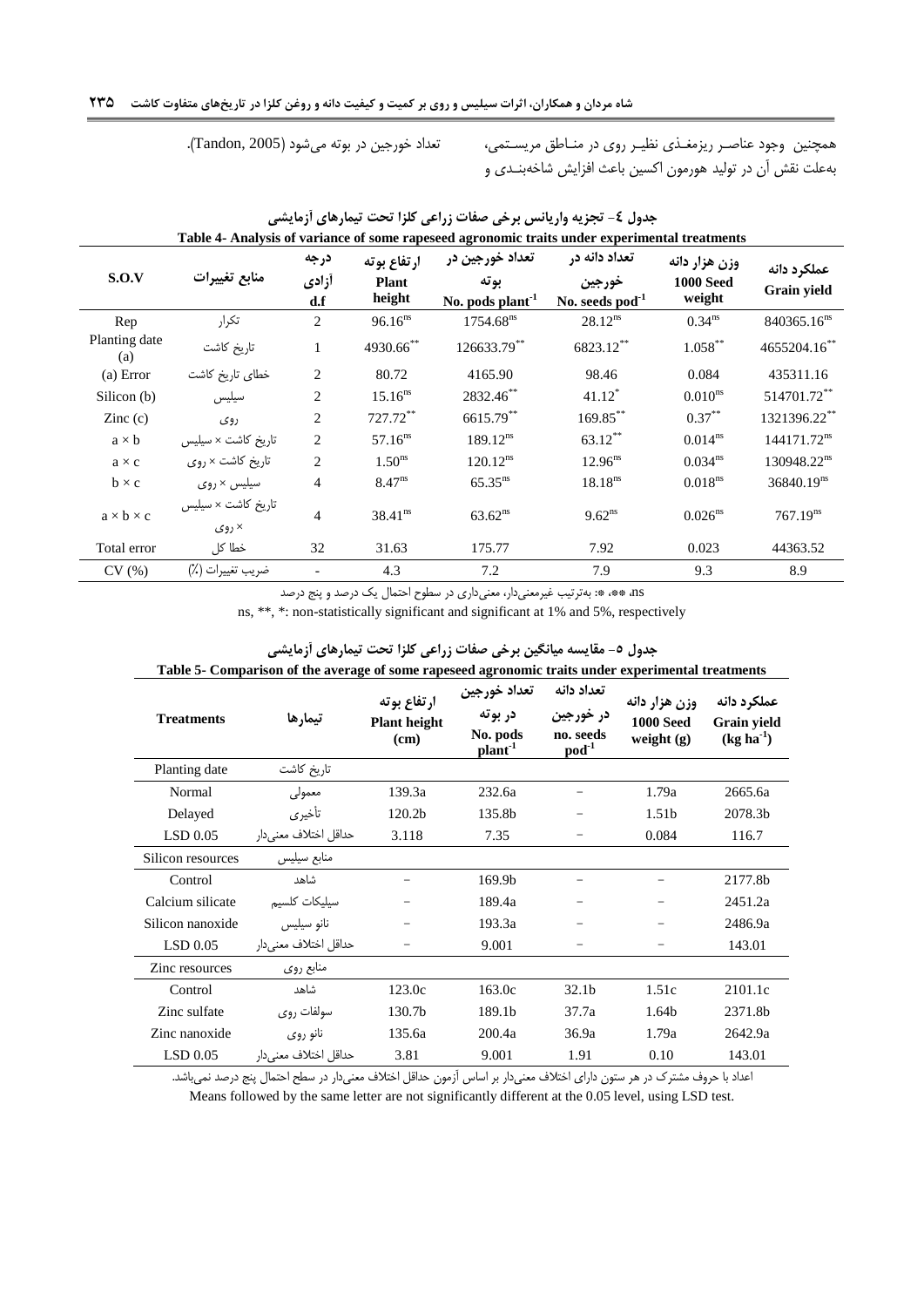## **تعداد دانه در خورجین**

نتایج تجزیه وایانس صفات (جدول ۴) نشان داد که تعداد دانـه در خورجین تحت اثرات اصلی تاریخ کاشت و روی و اثـر متقابـل تـاریخ کاشت با سیلیس در سطح احتمال یک درصد و تحت اثـر اصـلی سیلیس در سطح احتمال ۵ درصد معنی دار شد. تعداد دانه در خورجین با کاربرد روی بهصورتهای محلو پاشی و خاکمصرف در مقایسه با عدم مصرف بهترتیب ۱۳/۰۱ و ۱۴/۸۵ درصد رشد نشان داد (جدول [1\(](#page-6-1). احمدی )[2010 ,Ahmadi](#page-11-8) )با بررسی اثر عناصهر ریزمیهذی روی، بر گیاه کلزا نشان داد که محلو پاشی تعداد دانه در خورجین را بهطور معنیداری افزایش داد. اثر عناصر ریزمیذی در افزایش تعهداد دانهه در خورجین میتواند بهدلیل افزایش فتوسنتز، تسهیل رشد ریشه یا اثر در تلقیح گلچهها باشد )[2011 ,Galavi and Shabanzadeh](#page-13-12)). پاینهده و

همكهاران ) 2018 .,*al et* [Payandeh](#page-13-11) )گهزارش دادنهد کهه بیشهترین تعداد دانه در خورجین با محلولپاشی عناصر ریزمغـذی (۴ و ۶ در هزار) و کمترین تعداد آن با عدم محلول پاشی بهدست آمـد. شـكل ۱ گویای این مطلب میباشد که حداکثر تعداد دانه در خورجین با کاربرد خاکی سیلیکات پتاسیم در تاریخ کاشت معمولی (۴۹/۸ دانه) بهدست آمد که البته اختلاف معنیداری با محلول پاشی نانو سیلیس در تـاریخ کاشت مشابه (۴۷/۳ دانه) نداشت. نتایج مطالعات سـایر محققـان نیـز نشان دادند که کاشت دیرتر از موعـد سـبب کـاهش تعـداد دانـه در [\(Moradbeigi](#page-12-8) *et al*., 2019; [Nazeri](#page-12-7) *et al*., گردیهد خهورجین (.[2019](#page-12-7) فانی و همكاران )[2019 .,](#page-12-9)*al et* Fani )نیهز طهی مطالعهه ای دریافتند که محلول پاشی سیلیس تأثیر مثبت و قابل تـوجهی بـر تعـداد دانه در غالف داشت.



**شکل -0 اثر متقابل تاریخ کاشت با منابع سیلیس بر تعداد دانه در خورجین کلزا Figure 1- Interaction of planting date with silica sources on the number of seeds in rapeseed pods** 

## ستونهایی که دارای حداقل یک حرف مشترک هستند بر اساس آزمون حداقل اختلاف معنیدار در سطح احتمال پنج درصد اختلاف معنیداری ندارد (حداقل اختلاف معنیدار =  $(8/5)$

Columns that have at least one common letter are not significantly different at the 5% probability level based on the LSD test (LSD = 4.68)

## <span id="page-7-0"></span>**وزن هزار دانه**

معمول (۱۵ مهر) بود که نسبت بـه تـاریخ کاشـت تـأخیری (۵ آبـان) برتری چشمگیری را نشان داد. در همین راستا بیان شد کـه تـأخیر در کاشت باعث کـاهش رشـد رویشـی گیـاه و در نتیجـه کـاهش مـواد فتوسنتزی قابل انتقال به دانهها در طی مرحله نمو آنها میشـود کـه با کاهش وزن هزار دانه و عملكرد دانه همهراه اسه[ت](#page-13-13) ) .,*al et* [Tobe](#page-13-13) [2013](#page-13-13)). بهنظر می رسد که در کشت دیر هنگام کلزای پاییزه، گیاه با یک روزت ضعیف وارد فصل زمستان می شود و در نتیجه بوتـههـا در اثر سرمای زمستانه آسیب میبیند. بنابراین بعد از فصل زمسهتان و بها

نتایج آنالیز دادهها نشان داد که وزن هزار دانه از نظر آماری تحت اثرات اصلی تاریخ کاشت و روی قرار گرفت و در سطح احتمها یهک درصد معنی دار شد (جدول ۴). مقایسه میانگین اثرات ساده (جـدول ۵) نشان داد که وزن هزار دانه با تأخیر در کاشت، 11/10 درصد کهاهش داشت که با یافتهههای نهازری و همكهاران ) 2019 .,*al et* [Nazeri](#page-12-7) ) مطابقت دارد. این محققان با بررسی اثر تاریخ کاشهت بهر گیهاه کلهزا عنوان داشتند که بیشترین وزن هزار دانـه مربـوط بـه تـاریخ کاشـت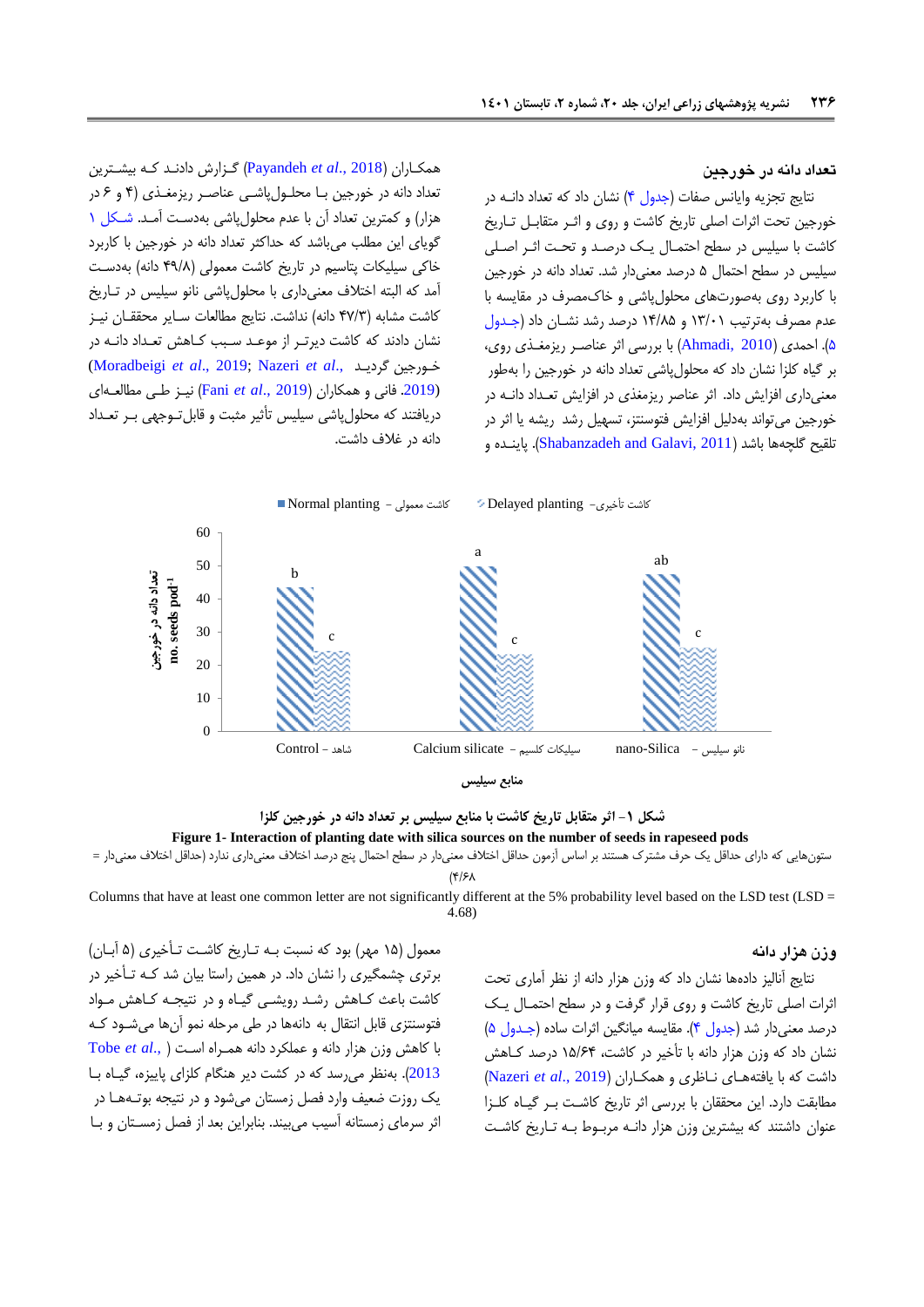گرم شدن هوا نمیتواند به اندازه کافی از شرایب محیطی جهت انجام فتوسنتز و تولید شیره پرورده استفاده کند. در ایهن صهورت پهر شهدن دانهها زمانی واقع میشود که درجه حرارت محیط بالا بوده و گرمـای زیاد مانع از پر شدن دانهها میشود و میزان مواد متابولیكی رخیهره ای با تشدید تنفس کاهش خواهند یافت. در این شرایط خورجین های حاوی دانههای کوچک و پوک با وزن هزار دانه اندک تولید میشهوند )2019 .,*al et* [Nazeri](#page-12-7) )که در نهایت باعش کاهش عملكرد دانه کلزا خواهند شد. دیگر نتایج مطالعه جاری نشان داد که وزن هزار دانهه بها محلول پاشی نانو روی در مقایسه با عدم محلول پاشی ۱۵/۶۴ درصد افزایش نشان داد، در حالی کـه تحـت تـأثیر منـابع سـیلیس تفـاوت معنیداری نشان نداد (جدول ۵). این نتایج نشان میدهد که وجود مواد تیذیهای ریزمیذی بهمیزان کافی در اندامهای گیاهی و انتقا آن به دانه باعهش افهزایش وزن دانهه هها مهی [شه](#page-13-11)ود ) .,*al et* [Payandeh](#page-13-11) [2018](#page-13-11)(. فراهم بودن عناصر ریزمیذی از طریق تاثیر بر تقسیم و رشهد سلولی و انتقال مواد فتوسنتزی باعث افزایش وزن هزار دانه مهیشود عناصهر .([Kalantar Ahmadi and Shoushi Dezfouli, 2019](#page-12-10)( ریزمیذی از طریق افزایش دوام سطح سبز گیاه از کهاهش وزن ههزار دانه نیز جلوگیری میکند )2013 .,*al et* [Homayouni](#page-12-11)).

## **عملکرد دانه**

نتایج مطالعه حاضر نشان داد که عملكرد دانه تحت اثرات اصهلی تاریخ کاشت، سیلیس و روی قـرار گرفـت و در سـطح احتمـال یـک درصد معنی دار شد (جدول ۴). مقایسه میانگین اثرات ساده ارائه شده در جدول ۵ نشان داد که به ازای هر یک روز تأخیر در کشت، ۳۹/۱۵ کیلوگرم از عملكرد دانه کاسته میشود بهطوری که با تیییر کاشهت از 11 تا 98 مهرماه، 11/89 درصد از کل عملكرد دانهه کاسهته شهد کهه بهخاطر کاهش در تعداد خورجین در بوته )01/11 درصهد(، وزن ههزار دانه (۱۵/۶۴ درصد) و تعداد دانه در خورجین بود. نتایج این مطالعه با یافتههای مرادبیگی و همكاران )2019 .,*al et* [Moradbeigi](#page-12-8) )مبنهی بر کاهش معنیدار عملكرد با تأخیر كاشت، مطابقت داشت. عـواملی مانند کوتاه شدن دوره رشد رویشی و زایشی و کاهش زیستتوده گیاه )2019 .,*al et* [Nazeri](#page-12-7) )و همچنین همزمانی گهرده افشهانی گیهاه بها دمای بالا، عقیمی گلچهها، تسریع و کوتاه شدن زمان پر شدن دانـه )2011 .,*al et* [Pavlista](#page-13-14) )را میتوان از دالیل مهم کهاهش عملكهرد در کشـتهـای تـأخیری کلـزا عنـوان کـرد. احتشـامی و همکـاران )2016 .,*al et* [Ehteshami](#page-11-9) )نیز با ارزیابی چههار تهاریخ کاشهت ) 18 شهریور، 1 مهر، 18 مهر و 1 آبان(، 18 شهریور را با بیشترین عملكرد، بهترین تاریخ کاشت کلزا معرفی کردند و اظهار داشتند کـه عملكـرد محصول با تأخیر در کاشت کاهش پیدا میکند. دیگر نتایج ارائه شـده در جدول ۵ نشان میدهد که عملکرد دانه با کاربرد سیلیس بهصورت

محلول پاشی و خاک مصرف در مقایسـه بـا عـدم مصـرف (بـهترتیـب ۱۲/۴۳ و ۱۱/۱۵ درصد) افزایش داشت که بهخاطر تعداد خــورجین در بوته (بهترتیب ۱۲/۱۱ و ۱۰/۳۰ درصد) و تعداد دانه در خـورجین بـود. سهیلی عملكهرد و فتوسهنتز را بهبهود مهی ب[خش](#page-13-5)هد ) .,*al et* [Zargar](#page-13-5) [2019](#page-13-5)). مطالعات نشـان دادنـد کـه عملکـرد دانـه در سـيليس سـه میلی مولار تقریباً دو برابر شاهد (عدم مصرف) بـود ( Ligaba-Osena et al., 2020). اثر سیلیس بر عملكرد گیاه ممكن است بهدلیل رسوب آن در پهنای بـرگ، افـزایش اسـتحكام بـرگ&ا و افـزایش غلظـت کلروفیل در واحهد سهطح بهر، باشهد ) 2013 .,*al et* [Maghsoudi](#page-12-12)). همچنین کاربرد سیلیس محلول جهت تولید غلظتهای بالاتر آنـزیم ریبولوز بیسفسفات کربوکسیلاز<sup>٬</sup> در برگ لازم اسـت. غلظـت بیشـتر این آنزیم میتواند منجر به بهبود فتوسنتز در گیاه شود [\)](#page-12-12) [Maghsoudi](#page-12-12) )[Arkadiusz Artyszak,](#page-11-3) 2018( آرتیزاک آرکادیوس .(*et al*[., 2013](#page-12-12) دریافتند که افزایش عملکرد پس از تغذیه برگی با سیلیس، در نتیجـه بهبود همه یا برخی از اجزای عملكرد میباشد. کاالندیک و همكهاران )2014 .,*al et* [Kalandyk](#page-12-13) )نیز عملكرد بیشتر سویا با محلهو پاشهی سیلیس را ناشی از افزایش تعداد غلاف در بوته، تعداد دانه در غلاف و وزن هزار دانه عنوان کردند. در مطالعه جاری، عملكرد دانه با محلول پاشی نانو روی در مقایسه با عدم محلول پاشی، ۲۰/۵۰ درصد رشد داشت که بهخاطر بهبود تعداد خورجین در بوته (۱۸/۶۶ خورجین)، تعـداد دانـه در خـورجین (۱۳/۰۱ دانـه) و وزن هـزار دانـه (۱۵/۶۴ گرم) بود (جدول ۵). فراهمی عناصر غذایی از طریق تأثیر ب فرآیندهای رشد گیاه زراعی، میتواند موجب افهزایش عملكهرد گهردد عناصـر ([Baghai and Maleki Farahani, 2014](#page-11-10)). در حقیقـت عناصـر ریزمیذی مانند روی با ایجاد رشد رویشی مناسهب از طریهق افهزایش تعداد و سطح برگ باعث افزایش جذب تشعشع و کارایی مصرف نـور شده )2019 .,*al et* [Abbasi](#page-11-11) )و میتواند تهأثیر مطلهوبی بهر سهرعت فتوسنتز گذاشته و عملكرد دانه را افزایش دهد )[2008 .,](#page-12-14)*al et* Fang). سایر مطالعات نشان دادند که کاربرد کود به فرم نانو در مقایسه با فرم معمولی تأثیر بیشتری بر عملكرد دانه خواهد داش[ت](#page-12-15) ( Ghafari and [2013 ,Razmjoo](#page-12-15)). در همین راستا کمری و همكاران [\)](#page-12-16) *et* [Kamari](#page-12-16) [2014 .,](#page-12-16)*al* )عنوان داشتند که محلهو پاشهی نانواکسهید روی موجهب افزایش عملكرد دانه و افزایش سرعت ظهور برگ و كاهش فیلوكرون در گیهاه تریتیكالهه )Wittmack *Triticosecale* x )گردیهد. کوچهک بودن اندازه نانواکسید روی و باال بودن سطح تماس در آنها احتمهاالً باعث بهبود جذب آنها توسط گیاه میشوند که میتواند دلیل برتـری استفاده از نانواکسید روی بر یون  $\mathrm{Zn}^{+2}$  باشد.

1

<sup>1-</sup> RuBisCO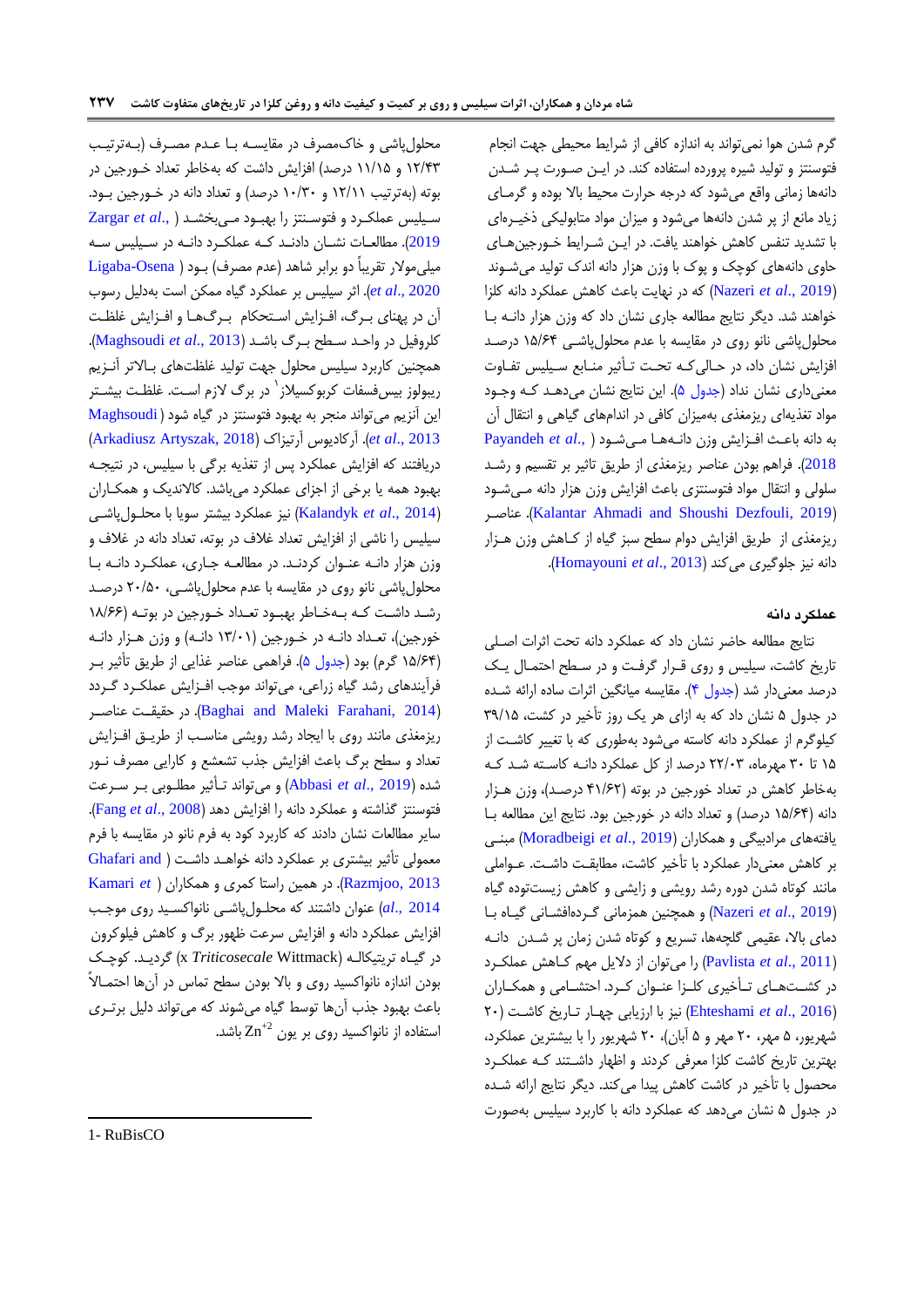## **روغن دانه**

نتایج ارائه شده در جدول ۶ نشان داد که روغن دانه تحت اثـرات اصلی تاریخ کاشت، سیلیس و روی در سطح احتمـال یـک درصـد و تحت اثر متقابل سیلی با روی در سطح احتمها 1 درصهد معنهی دار شد. مقایسه میانگین اثرات ساده (جدول ۷) نشان داد که روغـن دانـه با تأخیر در کاشت 9/9 درصد کاهش یافت که با یافتهههای نهازری و همكهاران ) 2019 .,*al et* [Nazeri](#page-12-7) )مطابقهت دارد. ایهن محققهان بها بررسی اثر تاریخ کاشت بر گیاه کلزا دریافتند که درصد روغن در تاریخ کاشت معمولی (۱۵ مهر) نسبت به تـاریخ کاشـت تـأخیری (۵ آبــان) برتری معنیداری داشت. میزان روغن دانه صفتی با وراثتپذیری بهاال میباشد که البته تا حدودی ههم تحهت تهأثیر عوامهل محیطهی قهرار میگیرد. در میان عوامل محیطهی مهوثر بهر مقهدار روغهن دانهه، دمها مهم ترین عامل محسوب میشود که با افزایش آن، افت شدیدی در درصد روغن دانه آشكار میشود. این اثر کاهنده دما بر درصهد روغهن در تاریخهای کاشت دیر مشهودتر میباشهد )2008 .,*al et* [Fanaei](#page-11-12)). دیگر پژوهشگران نیز دریافتند که با تغییـر در تـاریخ کاشـت کلـزا در شرایطی که رسیدگی محصول تحت تنش های سرما، گرما یا خشـکی اتفاق بیفتد، درصد روغن میتواند کاهش یابد )[2006 .,](#page-13-15)*al et* Sana).

[شكل 1](#page-9-0) نشان میدهد که بیشترین مقدار روغن دانه با کاربرد همزمان نانو سیلیس و سولفات روی (۴۷/۳ درصد) و نانو سهیلیس و نانو روی (۴۷/۵ درصد) بهدست آمد. مشخص شد که ترکیب اسیدهای چـرب کلزا بهطور خاص و سایر محصوالت دانهروغنی بهطهور کلهی، تحهت تأثیر مدیریت کوددهی قرار میگیرد )[2018 .,](#page-13-16)*al et* Shoja). مطالعات نشان دادند که سیلی کیفیت بذر را بهبهود مهی بخش[هد](#page-13-5) ) *et* [Zargar](#page-13-5) [2019 .,](#page-13-5)*al* )و محلو پاشی سهیلی تهأثیر مثبهت و قابهل تهوجهی بهر عملكرد روغن دارد )[2019 .,](#page-12-9)*al et* Fani). از طرفهی کهاهش غلظهت روغن ممكن است بهدلیل اکسیداسیون برخی از اسیدهای چر اشباع نشهده باشهد ) [2005 ,Sinha and Singh](#page-13-17)). احتمهاالً کمبهود عناصهر ریزمغذی نظیـر روی و آهـن باعـث جلـوگیری از فعالیـت تعـدادی از آنزیمهای آنتیاکسیدان شده که منجر به خسارات شدید و گسترده به غشای لیپیدی میشود، اما با کهاربرد عناصهر ریزمیهذی در کلهزا ایهن مشكل تا حدودی برطرف و درصد روغن بهطهور معنهی داری افهزایش و شهجاع .)Mir *et al*[., 2020;](#page-12-17) [Payandeh](#page-13-11) *et al*., 2018) مییابهد همكاران )[2018 .,](#page-13-16)*al et* Shoja )نیهز طهی مطالعهه ای دریافتنهد کهه کاربرد عناصر روی، بور و گوگرد بهصورت منفرد یا همراه با هم میزان روغن بذر را در مقایسه با عدم مصرف افزایش داد.



<span id="page-9-0"></span>**منابع روی**



ستونهایی که دارای حداقل یک حرف مشترک هستند بر اساس آزمون حداقل اختلاف معنیدار در سطح احتمال پنج درصد اختلاف معنیداری ندارد (حداقل اختلاف معنیدار =  $(1/\tau)$ 

Columns that have at least one common letter are not significantly different at the 5% probability level based on the LSD test (LSD = 1.32)

**غلظت سیلیس دانه**

معنیدار شد. مقایسه میانگین اثرات ساده (جهدول ۷) نشان داد که غلظت سیلیس دانـه بـا کـاربرد سـیلیس بـهصـورت محلـولeیاشـی و خاکمصرف در مقایسه با عدم مصرف بهترتیب 11/19 و 7/19 درصد

جدول ۶ تجزیه واریانس نشان داد که غلظت سیلیس دانـه تنهـا تحت اثر اصلی سیلیس قرار گرفت و در سـطح احتمـال یـک درصـد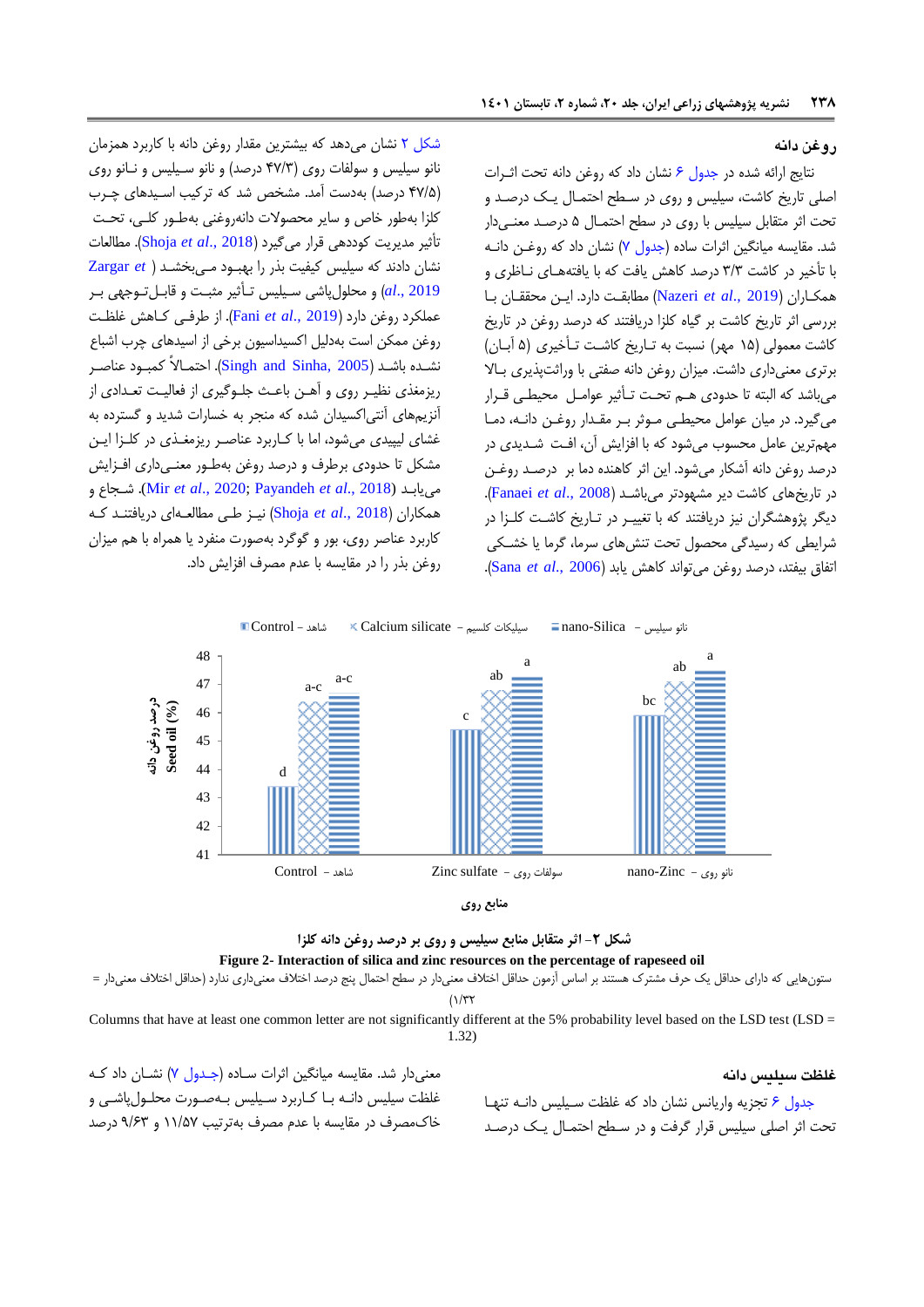مطالعهای دیگر مشخص شد که سیلیس بذر با کاربرد سیلیس افزایش یافت، بهگونه ای که با مصرف ۵ میلی مولار سیلیس (۰/۲ میلهی گرم در گرم) میزان سیلیس دانه در مقایسه با تیمار شاهد (۰/۴ میلی گرم در گرم( 1 برابر افزایش یافت )2020 .,*al et* [Osena-Ligaba](#page-12-2)).

<span id="page-10-0"></span>افزایش داشت که با نتایج شمس و همکاران (Shams et al., 2019) مطابقت دارد. این محققان گزارش کردند که کاربرد سیلیكون موجهب افزایش معنیدار غلظت سهیلیكون شهد در حهالی کهه بهین تیمارههای مختلف دارای سیلیكون، افزایش معنیداری نبهود. بهه طهور مشهابه در

|                       | таже о тапатумы от татланее от вонне гаревсей quanty trans unuer ехрегинения сгейниения |                      |                       | غلظت                                        | غلظت                                    |
|-----------------------|-----------------------------------------------------------------------------------------|----------------------|-----------------------|---------------------------------------------|-----------------------------------------|
| S.O.V                 | منابع تغييرات                                                                           | درجه<br>أزادي<br>d.f | روغن دانه<br>Seed oil | سيليس دانه<br>Grain silica<br>concentration | روی دانه<br>Grain zinc<br>concentration |
| Repeat                | تكرار                                                                                   | 2                    | 15.03ns               | 1336107.22ns                                | 1.41ns                                  |
| Planting date (a)     | تاریخ کاشت                                                                              | 1                    | 148.66**              | 124787.79ns                                 | 546.05**                                |
| (a) Error             | خطاى تاريخ كاشت                                                                         | 2                    | 0.32                  | 78550.55                                    | 22.02                                   |
| Silicon (b)           | سيليس                                                                                   | $\overline{2}$       | $26.58**$             | 355652.70**                                 | 82.78ns                                 |
| $\text{Zinc}$ (c)     | روی                                                                                     | $\overline{2}$       | 8.79**                | 118804.29ns                                 | 888.37**                                |
| $a \times b$          | تاریخ کاشت × سیلیس                                                                      | $\overline{c}$       | $0.45$ ns             | 5972.37ns                                   | 17.45ns                                 |
| $a \times c$          | تاریخ کاشت × روی                                                                        | 2                    | $0.044$ ns            | 4922.37ns                                   | 12.66ns                                 |
| $b \times c$          | سیلیس × روی                                                                             | $\overline{4}$       | $1.91*$               | 5372.22ns                                   | 6.15ns                                  |
| $a \times b \times c$ | تاریخ کاشت × سیلیس × روی                                                                | $\overline{4}$       | 0.172ns               | 7827.63ns                                   | $3.51$ ns                               |
| Total error           | خطا کل                                                                                  | 32                   | 0.635                 | 54013.63                                    | 37.58                                   |
| CV(%)                 | ضريب تغييرات (٪)                                                                        |                      | 1.7                   | 10.7                                        | 13.6                                    |

| جدول ٦- تجزيه واريانس برخي صفات كيفي كلزا تحت تيمارهاي أزمايشي                              |
|---------------------------------------------------------------------------------------------|
| Table 6- Analysis of variance of some rapeseed quality traits under experimental treatments |

<span id="page-10-1"></span>ns، \*\*، \*: بهترتیب غیرمعنیدار، معنیداری در سطوح احتمال یک درصد و پنج درصد

ns, \*\*, \*: non-statistically significant and significant at 1% and 5%, respectively

| <b>Treatments</b> | تيمارها               | روغن دانه<br>Seed oil<br>(%) | غلظت سيليس دانه<br>Grain silica<br>concentration<br>$(mg kg-1)$ | غلظت روي دانه<br>Grain zinc<br>concentration<br>$(mg kg-1)$ |
|-------------------|-----------------------|------------------------------|-----------------------------------------------------------------|-------------------------------------------------------------|
| Planting date     | تاريخ كاشت            |                              |                                                                 |                                                             |
| Normal            | معمولى                | 47.9a                        |                                                                 | 48.4a                                                       |
| Delayed           | تأخيري                | 44.6 <sub>h</sub>            |                                                                 | 42.0 <sub>b</sub>                                           |
| LSD 0.05          | حداقل اختلاف معنىدار  | 0.44                         |                                                                 | 3.39                                                        |
| Silicon resources | منابع سيليس           |                              |                                                                 |                                                             |
| Control           | شاهد                  |                              | 2020.1b                                                         |                                                             |
| Calcium silicate  | سيليكات كلسيم         |                              | 2235.3a                                                         |                                                             |
| Silicon nanoxide  | نانو سيليس            |                              | 2284.4a                                                         |                                                             |
| LSD 0.05          | حداقل اختلاف معنىدار  |                              | 157.8                                                           |                                                             |
| Zinc resources    | منابع روى             |                              |                                                                 |                                                             |
| Control           | شاهد                  |                              |                                                                 | 37.3 <sub>b</sub>                                           |
| Zinc sulfate      | سولفات روى            |                              |                                                                 | 47.5a                                                       |
| Zinc nanoxide     | نانو روی              |                              |                                                                 | 50.8a                                                       |
| LSD 0.05          | حداقل اختلاف معنى دار |                              |                                                                 | 4.16                                                        |

## **جدول -7 مقایسه میانگین برخی صفات کیفی کلزا تحت تیمارهای آزمایشی Table 7- Comparison of the average of some rapeseed quality traits under experimental treatments**

اعداد با حروف مشترک در هر ستون دارای اختلاف معنیدار بر اساس آزمون حداقل اختلاف معنیدار در سطح احتمال پنج درصد نمیباشد. Means followed by the same letter are not significantly different at the 0.05 level, using LSD test.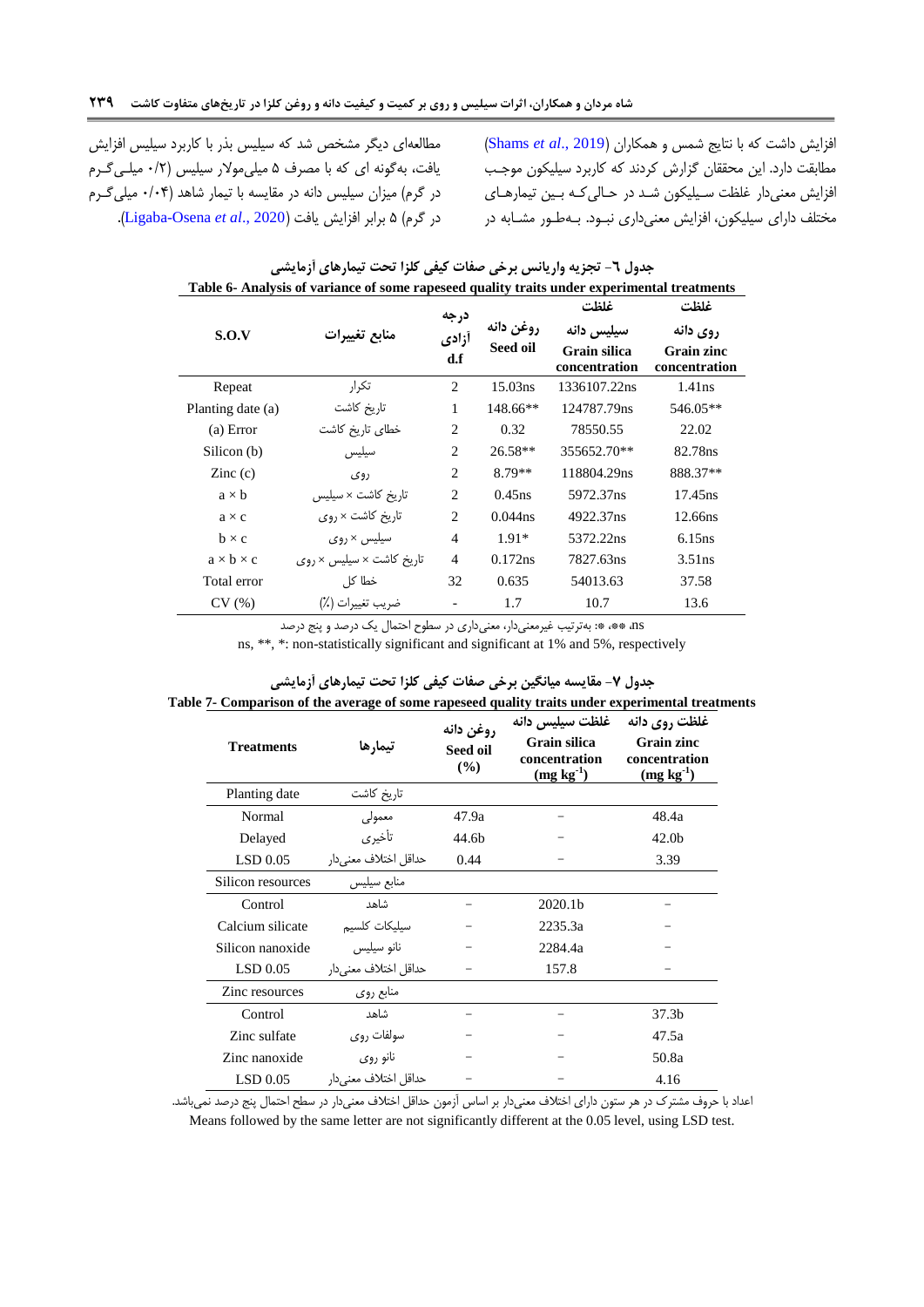### **غلظت روی دانه**

غلظت روی دانه از نظر آماری تحت اثرات اصلی تاریخ کاشهت و روی قرار گرفت و در سطح احتمال یک درصد معنمیدار شد (جدول [1\(](#page-10-0). مقایسه میانگین اثرات ساده نشان داد که غلظت روی دانه با تأخیر در کاشت 19/11 درصد کاهش یافت. همچنین مقهدار آن بها کهاربرد روی بهصورتهای محلو پاشی و خاکمصهرف در مقایسهه بها عهدم مصرف بهترتیب ۲۶/۵۷ و ۲۱/۴۷ درصد افزایش یافت (جدول ۷). شجاع و همكاران )[2018 .,](#page-13-16)*al et* Shoja )طی مطالعهای دریافتند کهه با کاربرد روی، غلظت روی در کلزا در مقایسه با تیمار شاهد تها 11/1 درصد افزایش یافت. در آزمایشی دیگری نیز مشخص گردیهد کهه بها کهاربرد کهود روی، غلظهت روی در دانهه 19 درصهد افهزایش یافهت )2014 .,*al et* [Manzeke](#page-12-18)). بهبود غلظت روی در کلزا با محلو پاشی نانو روی نیز توسط سهیل و همكاران (Sohail *et al.,* 2020) اثبـات گردید. نتایج بررسیهای خیری و همكهاران ) 2019 .,*al et* [Kheyri](#page-12-19) ) بر روی گیاه برنج نیز نشان داد که کاربرد نانورره روی و سولفات روی باعش بهبود غلظت روی در دانه در مقایسه با تیمار شاهد گردید.

## **نتیجهگیری**

مطالعه حاضر نشان داد که بهازای هر یک روز تهأخیر در کاشهت، 97/11 کیلوگرم از عملكرد دانه کاسته شد. با تأخیر کاشت از 11 مههر تا 98 مهر، 11/89 درصد از کل عملكرد دانه کاهش یافت که بهخاطر کاهش در تعداد خـورجین در بوتـه، وزن هـزار دانـه و تعـداد دانـه در خورجین بود. روغن دانه نیز با تـأخیر در کاشـت ۳/۳ درصـد کــاهش یافت. عناصر سیلیس و روی باعث بهبود عملكرد دانـه شـدند و توانستند مقدار آن را بهترتیب تا 11/09 و 18/18 درصد افزایش دهند. برخلاف سیلیس، مصرف نـانوذرات روی موفـق تـر از خـاک،مصـرف سولفات روی بود. عنصر سیلی با بهبهود تعهداد خهورجین در بوتهه و تعداد دانه در خورجین و عنصر روی عالوه بر این صفات با بهبود وزن هزار دانه عملكرد دانـه را افـزایش دادنـد. عناصـر روی و سـیلیس در افزایش درصد روغن و جذب عناصر اثر مثبت داشـتند. محلـول ٍاشــ ، توانست کارایی باالتری نسبت به خاکمصرف از نظهر درصهد روغهن داشته باشد، اما از نظر جذب عناصر تفاوتی میان آنها مشاهده نشد.

#### **References**

- <span id="page-11-11"></span>1. Abbasi, N., Cheraghi, J., and Hajinia, S. 2019. Effect of iron and zinc micronutrient foliar application as nano and chemical on physiological traits and grain yield of two bread wheat cultivars. Crop Physiology 11 (43): 85-104. (in Persian with English abstract).
- <span id="page-11-5"></span>2. Afsahi, K., Nazari, M., Omidi, H., Shakari, F., and Bostani, A. 2020. The effects of different methods of zinc application on canola seed yield and oil content. Journal of Plant Nutrition 43 (8): 1070-1079. [https://doi.org/10.1080/01904167.2020.1724299.](https://doi.org/10.1080/01904167.2020.1724299)
- <span id="page-11-8"></span>3. Ahmadi, M. 2010. Effect of zinc and nitrojen fertilizer rate on yield and yield components of oilseed Rape (*Brassica napus* L.). American-Eurasian Journal Agriculture Environment Science 7 (3): 259-264.
- <span id="page-11-3"></span>4. Arkadiusz, A. 2018. Effect of silicon fertilization on crop yield quantity and quality-A Literature Review in Europe. Plants 7 (3): 1-17. [https://doi.org/10.3390/plants7030054.](https://doi.org/10.3390/plants7030054)
- <span id="page-11-4"></span>5. Aytak, Z., Gulmezoglu, N., Sirel, Z., and Tolay, I. 2015. The effect of zinc on yield, yield components and micronutrient concentrations in the seeds of safflower genotypes (*Carthamus tinctorius* L.). Network of Bitany, Horticulture and Agrology 42 (1): 202-208. [https://doi.org/10.15835/nbha4219405.](https://doi.org/10.15835/nbha4219405)
- <span id="page-11-10"></span>6. Baghai, N., and Maleki Farahani, S. 2014. Comparison of nano and micro chelated iron fertilizers on quantitative yield and assimilates allocation of saffron (*Crocus sativus* L.). Journal of Saffron Research 1 (2): 156-169.
- <span id="page-11-1"></span>7. Cashin, P., Mohaddes, K., Raissi, M., and Raissi, M. 2014. The differential effects of oil demand and supply shocks on the global economy. Energy Economics 44: 113-134. [https://doi.org/10.1016/j.eneco.2014.03.014.](https://doi.org/10.1016/j.eneco.2014.03.014)
- <span id="page-11-2"></span>8. Confortin, T. C., Todero, I., Luft, L., Ugalde, G. A., Mazutti, M. A., Oliveira, Z. B., Bottega, E. L., Knies, A. E., Zabot, G. L., and Tres, M. V. 2019. Oil yields, protein contents, and cost of manufacturing of oil obtained from different hybrids and sowing dates of canola. Journal of Environmental Chemical Engineering 7 (2): 102972. [https://doi.org/10.1016/j.jece.2019.102972.](https://doi.org/10.1016/j.jece.2019.102972)
- <span id="page-11-6"></span>9. Dallagnol, L. J., Rodrigues, F. A., DaMatta, F. M., Mielli, M. V. B., and Pereira, S. C. 2011. Deficiency in silicon uptake affects cytological, physiological, and biochemical events in the rice-Bipolaris oryzae interaction. Phytopathology 101 (1): 92-104. [https://doi.org/10.1094/PHYTO-04-10-0105.](https://doi.org/10.1094/PHYTO-04-10-0105)
- <span id="page-11-0"></span>10. Dekamin, M., Barmaki, M., Kanooni, A., and Meshkini, S. R. M. 2018. Cradle to farm gate life cycle assessment of oilseed crops production in Iran. Engineering in Agriculture, Environment and Food 11 (4): 178-185. [https://doi.org/10.1016/j.eaef.2018.04.003.](https://doi.org/10.1016/j.eaef.2018.04.003)
- <span id="page-11-9"></span>11. Ehteshami, S. M., Tehrani, A., and Samadi, B. 2016. Effect of planting date on some phonological and morphological characteristics, yield and yield components of fie rapeseed (*Brassica napus* L.) cultivars. Applied Field Crops Research (pajouhesh and Sazandegi) 109: 111-120. (in Persian with English abstract).
- <span id="page-11-7"></span>12. Emami, A. 1996. Methods of plant analysis. Vol. 982. Soil and Water Res. Institute, Tehran. Iran. (in Persian with English abstract).
- <span id="page-11-12"></span>13. Fanaei, H. R., Galavi, M., Ghanbari Bongar, A., Solouki, M., and Naruoei-Rad, M. R. 2008. Effect of planting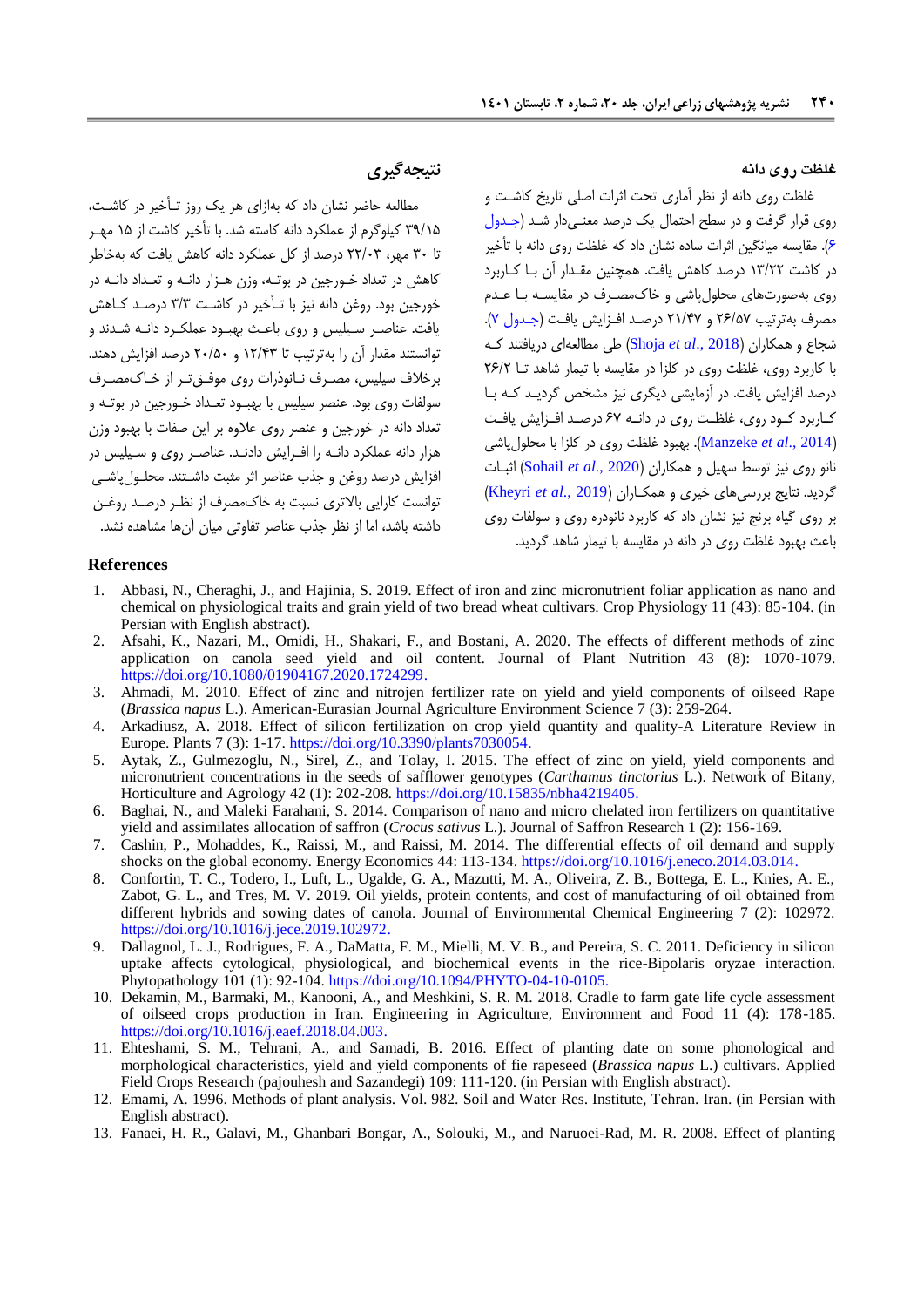date and seeding rate on grain yield and yield components in two rapeseed (*Brassica napus* L.) cultivars under Sistan conditions. Iranian J ournal Crop Science 10 (2): 15-30. (in Persian with English abstract).

- <span id="page-12-14"></span>14. Fang, Y., Wang, L., Xin, Z., Zhao, L., An, X., and Hu, Q. 2008. Effect of foliar application of zinc, selenium, and iron fertilizers on nutrients concentration and yield of rice grain in China. Journal of Agriculture and Food Chemistry 56 (6): 2079-2084. [https://doi.org/10.1021/jf800150z.](https://doi.org/10.1021/jf800150z)
- <span id="page-12-9"></span>15. Fani, E., Hassibi, P., Meskarbashee, M., Khanlou, K. M., and Seyedahmadi, S. A. 2019. Effect of drought stress and silica spraying on some physiological and functional traits of canola cultivars. Bulgarian Journal of Agricultural Science 25 (1): 62-66.
- <span id="page-12-0"></span>16. FAOSTAT (Food and Agriculture Organization of the United Nations Statistical Database). 2019. FAOSTAT Production Statistics of Crops.
- <span id="page-12-1"></span>17. Faraji, A. 2010. Determination of phonological response of spring canola (*Brassica napus* L.) genotypes to sowing date, temperature and photoperiod. Seed and Plant Production Journal 26 (1): 25-41.
- <span id="page-12-15"></span>18. Ghafari, H., and Razmjoo, J. 2013. Effect of foliar application of nano-iron oxidase, iron chelate and iron sulphate rates on yield and quality of wheat. International Journal of Agronomy and Plant Production 4 (11): 2997-3003.
- <span id="page-12-4"></span>19. Gottardi, S., Iacuzzo, F., Tomasi, N., Cortella, G., Manzocco, L., Pinton, R., Römheld, V., Mimmo, T., Scampicchio, M., Dalla Costa, L., and Cesco, S. 2012. Beneficial effects of silicon on hydroponically grown corn salad (*Valerianella locusta* (L.) Laterr) plants. Plant Physiology and Biochemistry 56: 14-23. [https://doi.org/10.1016/j.plaphy.2012.04.002.](https://doi.org/10.1016/j.plaphy.2012.04.002)
- <span id="page-12-5"></span>20. Hashemi, A., Abdolzadeh, A., and Sadeghipour, H. R. 2010. Beneficial effects of silicon nutrition in alleviating salinity stress in hydroponically grown canola, *Brassica napus* L., plants. Soil Science and Plant Nutrition 56 (2): 244-253[.https://doi.org/10.1111/j.1747-0765.2009.00443.x.](https://doi.org/10.1111/j.1747-0765.2009.00443.x)
- <span id="page-12-11"></span>21. Homayouni, Gh., Souri, M. K., and Zarein, M. 2013. Effects of zinc and nitrogen on yield components of five flax genotypes. Global Journal of Science Frontier Research Chemistry 13 (1): 20-24.
- <span id="page-12-6"></span>22. Joshi, N. L., Mali, P. C., and Sexena, A. 1998. Effect of nitrogen and sulphur application on yield and fatty acid composition of mustard (*Brassica juncea* L.) Oil. Journal of Agronomy and Crop Science 180 (1): 59-63. [https://doi.org/10.1111/j.1439-037X.1998.tb00370.x.](https://doi.org/10.1111/j.1439-037X.1998.tb00370.x)
- <span id="page-12-13"></span>23. Kalandyk, A., Waligórski, P., and Dubert, F. 2014. Zastosowanie biostymulatorów w łagodzeniu skutków suszy i innych stresów środowiskowych u soi zwyczajnej (*Glycine max* L. Merr.). Episteme Czasopismo Naukowo-Kulturalne 22 (3): 267-274.
- <span id="page-12-10"></span>24. Kalantar Ahmadi, S. A., and Shoushi Dezfouli, A. A. 2019. Effects of foliar application of micronutrients on seed yield and oil quality of canola (*Brassica napus* L. cv. Hyola401) under drought stress conditions. Iranian Journal of Crop Sciences 21 (3): 237-253. (in Persian with English abstract). DOI: [10.29252/abj.21.3.237.](http://dx.doi.org/10.29252/abj.21.3.237)
- <span id="page-12-16"></span>25. Kamari, H., SeyedSharifi, R., and Sedghi, M. 2014. Effect of Nano Zinc oxide foliar application and application of free living nitrogen fixing bacteria on yield and morphophysiological characteristics of Triticale. Crop Physiology Journal 6 (22): 37-52. (in Persian with English abstract).
- <span id="page-12-19"></span>26. Kheyri, N., Ajam-Norouzi, H., Mobasser, H. R., and Torabi, B. 2019. Effects of silicon and zinc nanoparticles on growth, yield, and biochemical characteristics of rice. Agronomy Journal 111 (6): 3084-3090. [https://doi.org/10.2134/agronj2019.04.0304.](https://doi.org/10.2134/agronj2019.04.0304)
- <span id="page-12-3"></span>27. Liang, Y., Nikolic, M., Bélanger, R., Gong, H., and Song, A. 2015. Silicon in Agriculture: From Theory to Practice. Springer, Dordrecht. https://doi.org/10.1007/978-94-017-9978-2.
- <span id="page-12-2"></span>28. Ligaba-Osena, A., Guo, W., Choi, S. C., Limmer, M. A., Seyfferth, A. L., and Hankoua, B. B. 2020. Silicon enhances biomass and grain yield in an ancient Crop Tef (*Eragrostis tef* (Zucc.) Trotter). Frontiers in Plant Science 11: 608503. [https://doi.org/10.3389/fpls.2020.608503.](https://doi.org/10.3389/fpls.2020.608503)
- <span id="page-12-12"></span>29. Maghsoudi, K., Emam, Y., and Pessarakli, M. 2013. Effect of silicon on photosynthetic gas exchange, photosynthetic pigments, cell membrane stability and relative water content of different wheat cultivars under drought stress conditions. Journal of Plant Nutrition 39 (7): 1001-1015. [https://doi.org/10.1080/01904167.2015.1109108.](https://doi.org/10.1080/01904167.2015.1109108)
- <span id="page-12-18"></span>30. Manzeke, G. M., Mtambanengwe, F., Nezomba, H., and Mapfumo, P. 2014. Zinc fertilization influence on maize productivity and grain nutritional quality under integrated soil fertility management in Zimbabwe. Field Crops Research 166: 128-136. [https://doi.org/10.1016/j.fcr.2014.05.019.](https://doi.org/10.1016/j.fcr.2014.05.019)
- <span id="page-12-17"></span>31. Mir, Y., Daneshvar, M., and Esmaeili, A. 2020. Investigation of the Possibility of Reducing Quantitative and Qualitative Damage of Rapeseed Neptune Cultivar in Water Deficit Conditions by Applying Foliar Application of Salicylic Acid and Micronutrients. Crop Physiology 12 (3 (47)): 65-81.
- <span id="page-12-8"></span>32. Moradbeigi, L., Gholami, A., Shiranirad, A., Abbasdokht, H., and Asghari, H. 2019. Effect of drought stress and delay cultivation on grain yield, oil yield and fatty acids composition in Canola. Journal of Agricultural Science 29 (2): 135-151. (in Persian with English abstract).
- <span id="page-12-7"></span>33. Nazeri, P., Shirani Rad, A. H., Valad Abadi, S. A., Mirakhori, M., and Hadidi Masoule, E. 2019. The effect of planting date and late season drought stress on eco-physiological characteristics of the new varieties of canola (*Brassica napus* L.). Agroecology 11 (1): 261-276. (in Persian with English abstract).